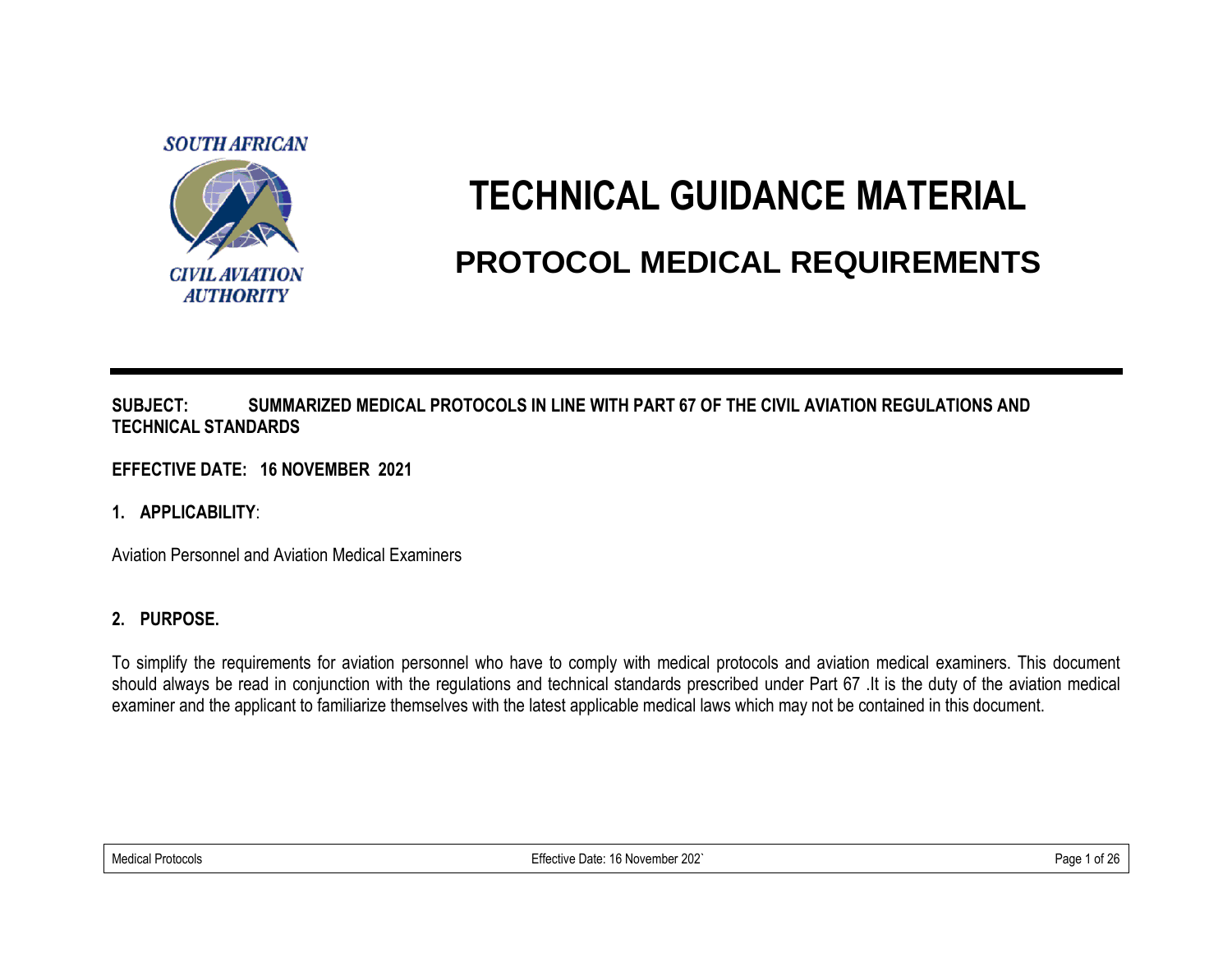#### **3. PROTOCOL MEDICAL REQUIREMENTS**

| <b>CONDITION</b> |                                                        | <b>REQUIREMENTS (INITIAL)</b>                                                                                                                                                                                                                                                                                                                                                                                                                  | <b>REQUIREMENTS (FOLLOW-UP)</b>                                                                                                                                                                                                                                                                                                                                                                                                                                                                                                                                                                                                         |
|------------------|--------------------------------------------------------|------------------------------------------------------------------------------------------------------------------------------------------------------------------------------------------------------------------------------------------------------------------------------------------------------------------------------------------------------------------------------------------------------------------------------------------------|-----------------------------------------------------------------------------------------------------------------------------------------------------------------------------------------------------------------------------------------------------------------------------------------------------------------------------------------------------------------------------------------------------------------------------------------------------------------------------------------------------------------------------------------------------------------------------------------------------------------------------------------|
| 1.               | EPILEPSY: CLASS 1,2 & 3                                | Not Compatible to flying<br>$\bullet$                                                                                                                                                                                                                                                                                                                                                                                                          | <b>Confirmed Neurologist Report</b>                                                                                                                                                                                                                                                                                                                                                                                                                                                                                                                                                                                                     |
| 2.               | <b>EPILEPSY FOR CABIN</b><br><b>CREW</b>               | May be considered for recertification by the<br>$\bullet$<br>CAA after 1 year & period has lapsed<br>following initiation of medication.<br>Applicant will be required to submit the<br>following for initial consideration.<br>Neurologist report stating that he or she<br>$\bullet$<br>is adequately functional on acceptable<br>medication without significant side<br>effects.<br>Brain CT scan film/MRI Scan<br>16 Lead EEG<br>$\bullet$ | For recertification an applicant shall be required to submit<br>the following reports which are not older than 3 months<br>Neurologist report stating that he or she is adequately<br>functional on acceptable medication without significant<br>side effects.<br>Brain CT scan film/MRI Scan<br>16 Lead EEG<br>If an applicant suffers a seizure while on medication, he<br>or she is medically unfit<br>If there is a change in medication, an applicant shall be<br>grounded for six (6) months & Neurogist required<br>Restricted to short haul flights which are not more than 3<br>hours<br>Operate under supervision or in pairs |
| 3.               | <b>BENIGN ROLANDIC</b><br><b>EPILEPSY OF CHILDHOOD</b> | Applicable to the following Class I multi-<br>$\bullet$<br>crew, as or with a co-pilot, II-Safety Pilot,<br>Class III- Constant Supervision and<br>Class IV - no restriction for Class IV and<br>Cabin Crew.<br>Medical certification after a minimum<br>observation period of five (5) years or<br>more.<br>An applicant shall be seizure free and not<br>$\bullet$<br>using medication for the period                                        | All initial applicants will be required to submit the following to<br>SACAA:<br>Neurologist report<br>16 lead EEG with provocation<br>Brain CT/MRI scan Film                                                                                                                                                                                                                                                                                                                                                                                                                                                                            |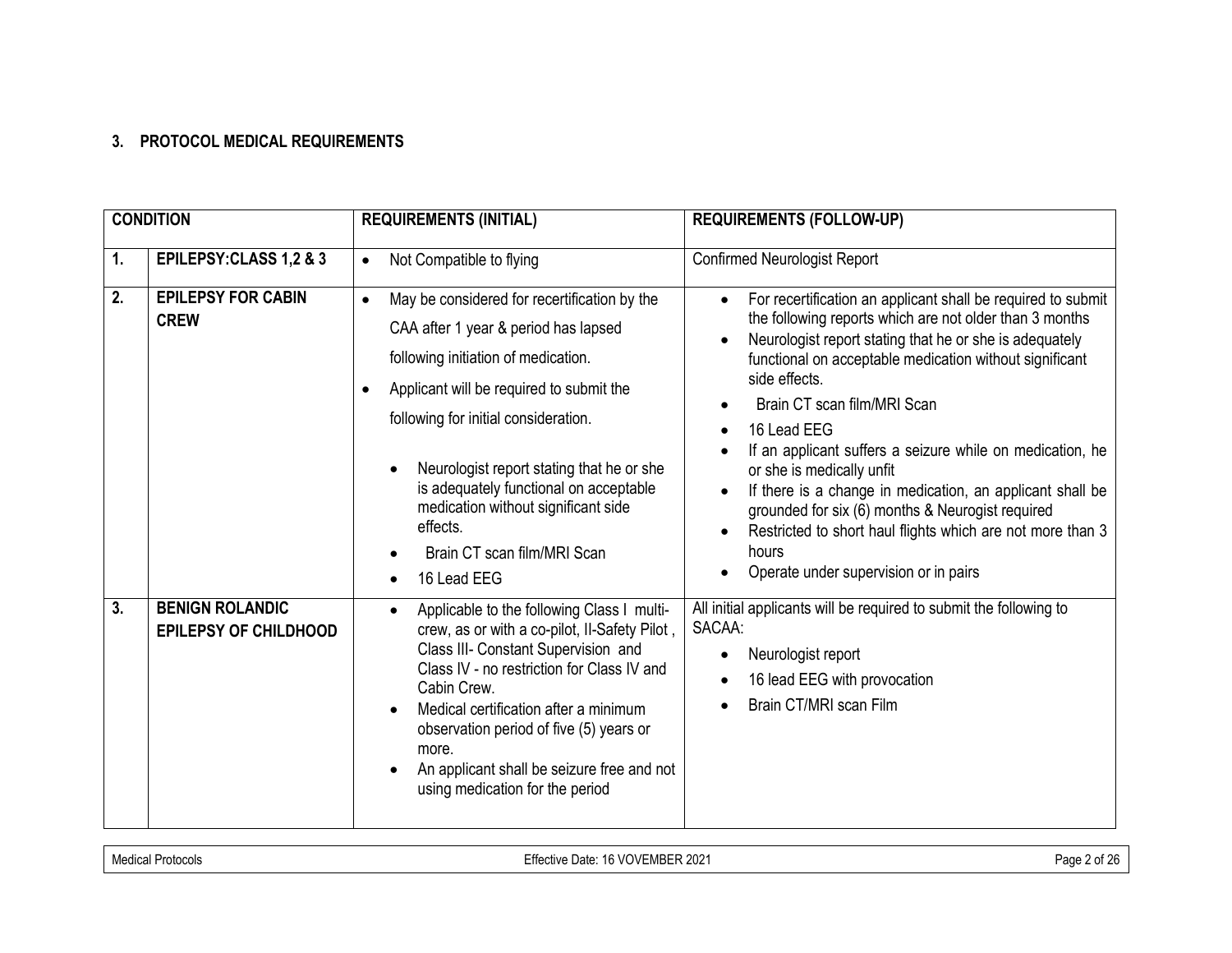| 4.                       | <b>FEBRILE CHILDHOOD</b><br>SEIZURES/CONVULSIONS | Neurologist report is mandatory for all<br>cases with Febrile childhood<br>seizures/convulsions<br>Comprehensive neurologist report;<br>$\bullet$<br>16 lead EEG;<br>$\bullet$<br>Brain CT/MRI scan film.                                                                                                                                                                                                                                                                                                                      | Neurologist report is mandatory for all cases with Febrile<br>$\bullet$<br>childhood seizures/convulsions<br><b>Exclusion Criteria:</b><br>seizure that occurred under the age of 1 year;<br>multiple seizures;<br>$\bullet$<br>a seizure that lasted more than 5 minutes; and<br>lateralizing signs associated with a seizure<br>Neurologist report is mandatory for all cases with Febrile childhood<br>seizures/convulsions<br>Comprehensive neurologist report;<br>$\bullet$<br>16 lead EEG:<br>Brain CT/MRI scan film.                                 |
|--------------------------|--------------------------------------------------|--------------------------------------------------------------------------------------------------------------------------------------------------------------------------------------------------------------------------------------------------------------------------------------------------------------------------------------------------------------------------------------------------------------------------------------------------------------------------------------------------------------------------------|-------------------------------------------------------------------------------------------------------------------------------------------------------------------------------------------------------------------------------------------------------------------------------------------------------------------------------------------------------------------------------------------------------------------------------------------------------------------------------------------------------------------------------------------------------------|
| 5.                       | <b>SINGLE SEIZURE</b>                            | Applicable to the following Class I, Class<br>II, Class III; and Class IV<br>Cabin crew with a single seizure may be<br>considered by the Medical Assessor on a<br>case by case basis<br>Neurologist Report must contain, history<br>of seizures in immediate family; history of<br>febrile seizures and prior acute<br>symptomatic seizure and history of<br>remote neurological insult<br>CT Brain Scan film and report<br>$\bullet$<br>EEG.<br>An applicant's recurrence risk is<br>approximately 30%% over five (5) years. | Applicable to the following Class I, Class II, Class III; and<br>$\bullet$<br>Class IV<br>Cabin crew with a single seizure may be considered by<br>$\bullet$<br>the Medical Assessor on a case-by-case basis<br>Neurologist Report must contain, history of seizures in<br>$\bullet$<br>immediate family; history of febrile seizures and prior<br>acute symptomatic seizure and history of remote<br>neurological insult<br>CT Brain Scan film and report<br>$\bullet$<br>EEG.<br>An applicant's recurrence risk is approximately 30%%<br>over five years. |
| <b>Medical Protocols</b> |                                                  | Effective Date: 16 VOVEMBER 2021                                                                                                                                                                                                                                                                                                                                                                                                                                                                                               | Page 3 of 26                                                                                                                                                                                                                                                                                                                                                                                                                                                                                                                                                |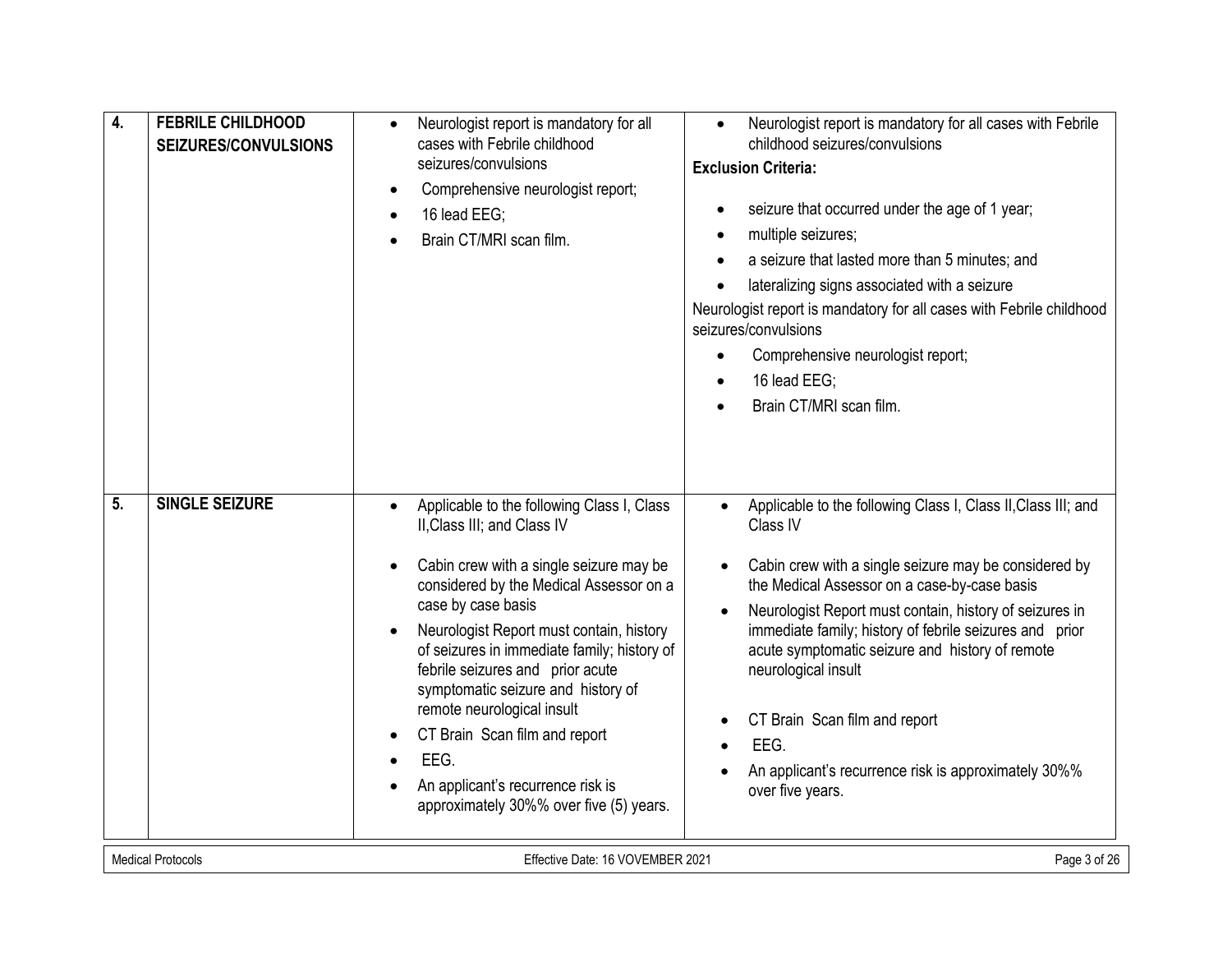|                  |                          | If a cause for a seizure is not found.<br>$\bullet$<br>Recreational Pilot shall be temporarily<br>taken off from his or her safety<br>operations duties for duration not less<br>than two (2) years |    |                                                                                                                                    |
|------------------|--------------------------|-----------------------------------------------------------------------------------------------------------------------------------------------------------------------------------------------------|----|------------------------------------------------------------------------------------------------------------------------------------|
|                  |                          | The medical certificate applied for shall<br>$\bullet$<br>not be granted until a (2) two-year<br>seizure-free and medication-free<br>observation period has been achieved.                          |    |                                                                                                                                    |
| 6.               | <b>MIGRAINES</b>         | Migraine protocol shall be applicable to Class I, II,<br>III and IV medical certificates                                                                                                            |    |                                                                                                                                    |
|                  |                          | Cabin crew member who is diagnosed<br>$\bullet$<br>with Migraine may be considered to be<br>medically fit.                                                                                          |    |                                                                                                                                    |
|                  |                          | Comprehensive Neurologist report<br>$\bullet$<br>confirming the diagnosis and stating the<br>frequency of attacks, type of aura,<br>duration of prodromal period;                                   |    |                                                                                                                                    |
|                  |                          | Brain CT scan<br>$\Omega$<br>16 Lead EEG<br>$\Omega$                                                                                                                                                |    |                                                                                                                                    |
|                  |                          | Applicant may be considered for<br>$\circ$<br>recertification by a Medical Assessor<br>after a minimum of six (6) months                                                                            |    |                                                                                                                                    |
| $\overline{7}$ . | <b>CLUSTER HEADACHE</b>  | Cluster Headache protocol shall be applicable to<br>Class I, II, III medical certificates                                                                                                           | a) | Comprehensive Neurologist report stating the frequency<br>of attacks, severity of attacks and medication used for the<br>headache; |
|                  |                          | Cabin Crew and Recreational Pilots on a case-by<br>case basis                                                                                                                                       | b) | a Brain CT Scan;                                                                                                                   |
|                  |                          |                                                                                                                                                                                                     | C) | a 16 Lead EEG                                                                                                                      |
|                  | <b>Medical Protocols</b> | Effective Date: 16 VOVEMBER 2021                                                                                                                                                                    |    | Page 4 of 26                                                                                                                       |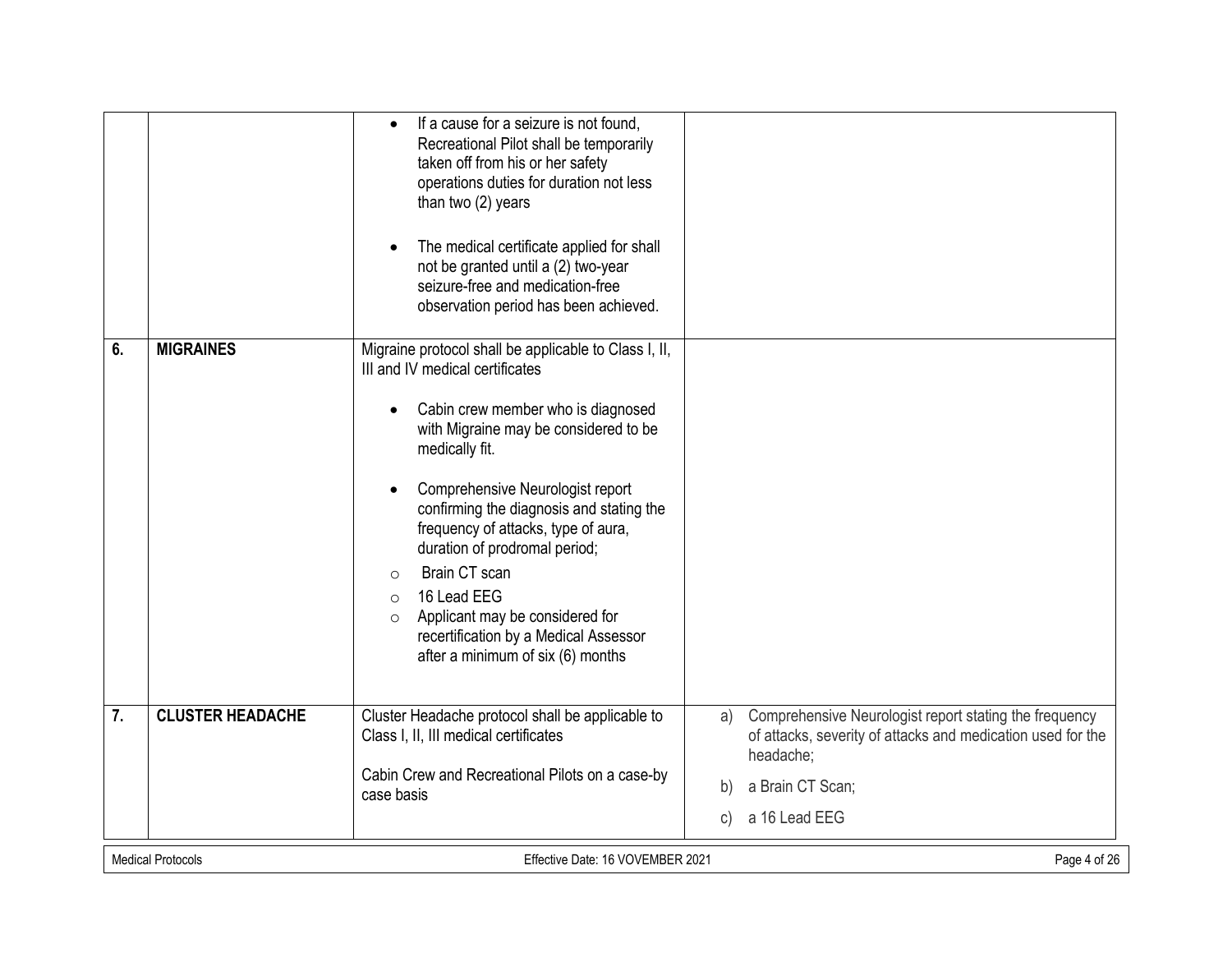|    |                                                                              |                                                                                                                                                                                      | An applicant may be considered for recertification after a<br>d)<br>1-year observation period has lapsed.                                                                    |  |
|----|------------------------------------------------------------------------------|--------------------------------------------------------------------------------------------------------------------------------------------------------------------------------------|------------------------------------------------------------------------------------------------------------------------------------------------------------------------------|--|
| 8. | <b>HEAD INJURIES OR</b>                                                      | <b>MILD HEAD INJURY- TRAUMATIC BRAIN</b>                                                                                                                                             |                                                                                                                                                                              |  |
|    | <b>TRAUMATIC BRAIN</b>                                                       | <b>INJURY (TBI)</b>                                                                                                                                                                  |                                                                                                                                                                              |  |
|    | <b>INJURIES (TBI)</b>                                                        |                                                                                                                                                                                      |                                                                                                                                                                              |  |
|    |                                                                              | Mild Head Injury- Traumatic Brain Injury (TBI)<br>shall be applicable to the following medical<br>certificate: Class I Class II; Class III; and Class IV.                            |                                                                                                                                                                              |  |
|    | <b>MILD HEAD INJURY-</b>                                                     |                                                                                                                                                                                      |                                                                                                                                                                              |  |
|    | <b>TRAUMATIC BRAIN INJURY</b>                                                | An applicant shall be grounded for 7<br>$\bullet$                                                                                                                                    |                                                                                                                                                                              |  |
|    | (TBI)                                                                        | days following the head injury.                                                                                                                                                      |                                                                                                                                                                              |  |
|    |                                                                              | A fleeting loss of consciousness or<br>$\bullet$<br>altered consciousness shall deem an<br>applicant medically unfit and shall be<br>grounded for 6 weeks.                           |                                                                                                                                                                              |  |
|    |                                                                              | Neurologist: A mild traumatic brain injury<br>with no alteration of consciousness and<br>normal examination by a Neurologist<br>may be considered<br>for medical<br>recertification. |                                                                                                                                                                              |  |
|    |                                                                              | Brain CT Scan and Film                                                                                                                                                               |                                                                                                                                                                              |  |
| 9. | <b>MODERATE HEAD INJURY-</b>                                                 | <b>MODERATE HEAD INJURY OR TRAUMATIC</b>                                                                                                                                             | Consideration for recertification observation                                                                                                                                |  |
|    | <b>TRAUMATIC BRAIN INJURY</b>                                                | <b>BRAIN INJURY(TBI)</b>                                                                                                                                                             | period of at least two (2) years following injury<br>has lapsed, reports required:                                                                                           |  |
|    | (TBI)                                                                        |                                                                                                                                                                                      |                                                                                                                                                                              |  |
|    |                                                                              | This requirement is applicable to the<br>$\bullet$<br>following medical certificate: Class I;<br>Class II; Class III; and (d) Class IV.                                              | Comprehensive Neurologist report stating that an<br>$\circ$<br>applicant has been stable and there were no seizures<br>reported;<br>Brain CT scan film and report<br>$\circ$ |  |
|    | <b>Medical Protocols</b><br>Effective Date: 16 VOVEMBER 2021<br>Page 5 of 26 |                                                                                                                                                                                      |                                                                                                                                                                              |  |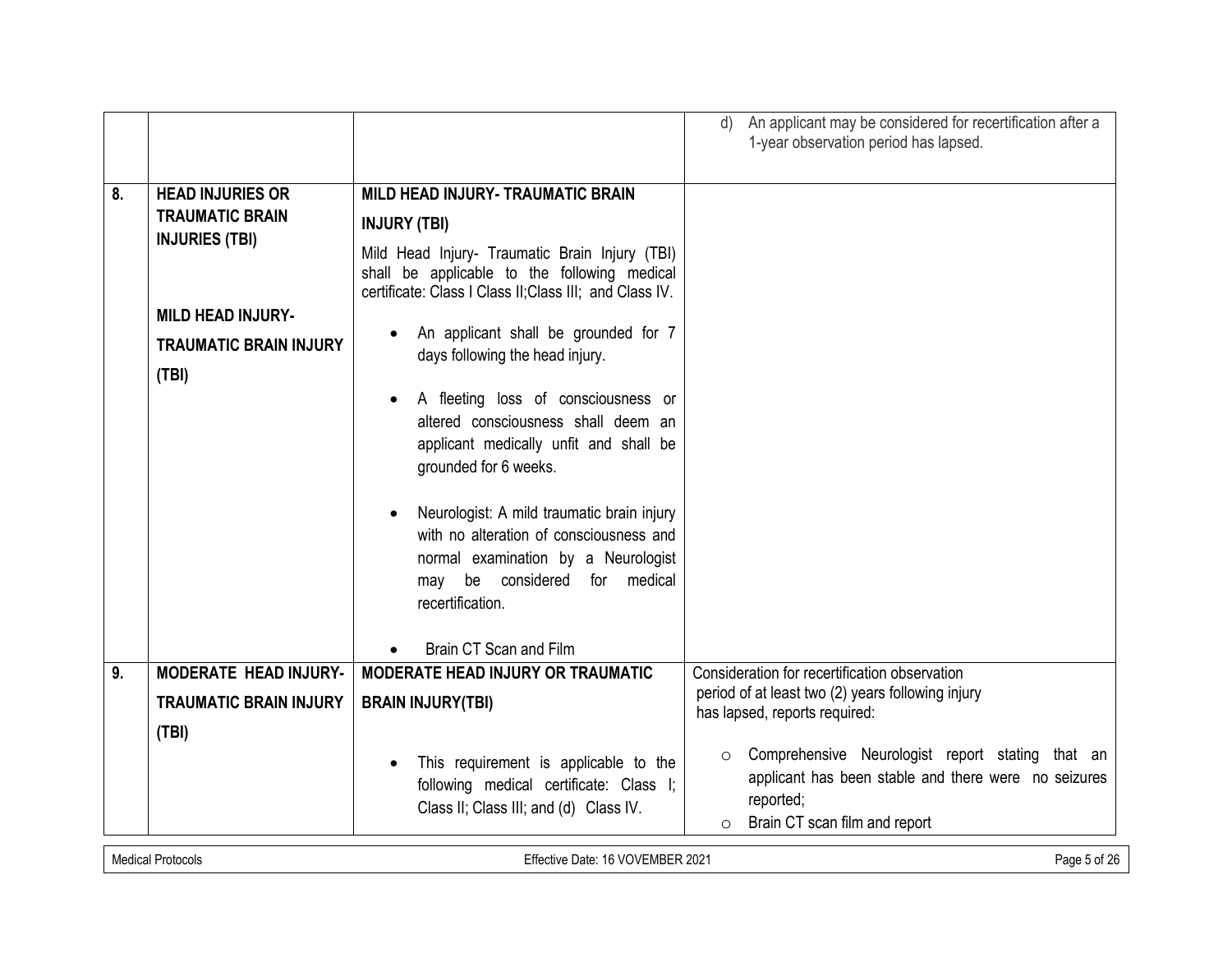|     |                                                                        | 16 lead EEG with provocation.<br>$\circ$                                                                                                                                                                                                                                                                                                                                                                                                                                                                                                                         |
|-----|------------------------------------------------------------------------|------------------------------------------------------------------------------------------------------------------------------------------------------------------------------------------------------------------------------------------------------------------------------------------------------------------------------------------------------------------------------------------------------------------------------------------------------------------------------------------------------------------------------------------------------------------|
|     |                                                                        | Cabin crew with Moderate Head Injury<br>may be considered medically fit on a<br>case by case basis.                                                                                                                                                                                                                                                                                                                                                                                                                                                              |
|     |                                                                        | Upon diagnosis, an applicant shall be<br>grounded<br>& required to submit the<br>following:<br>Neurologist report<br>O<br>Brain CT scan film and report<br>O<br>A 16 Lead EEG with provocation<br>$\circ$                                                                                                                                                                                                                                                                                                                                                        |
| 10. | <b>SEVERE HEAD INJURY OR</b><br><b>TRAUMATIC BRAIN INJURY</b><br>(TBI) | Subsequent to a five years (5) observation<br>Severe head injury or traumatic brain<br>$\bullet$<br>period, applicants will required to submit:<br>injury (TBI) shall be applicable the<br>following medical certificate: Class I;<br>Neurologist Report;<br>$\circ$<br>Class II; Class III &<br>Class IV.<br>16 Lead EEG with provocation.<br>$\circ$<br>Brain MRI scan film; and<br>$\circ$<br>Cabin crew member with Severe Head<br>Neuropsychometric evaluation a Clinical Psychologist.<br>$\circ$<br>Injury may be considered on a case-by-<br>case basis; |
|     |                                                                        | Upon diagnosis, an applicant shall be<br>declared temporary 5 years medically<br>unfit and the applicant shall be required<br>to submit the following reports:                                                                                                                                                                                                                                                                                                                                                                                                   |
|     |                                                                        | 16 Lead EEG with standard provocation<br>$\circ$<br>Neuropsychometric evaluation by a<br>$\circ$<br><b>Clinical Psychologist</b><br>A Compressive Neurologist Report<br>$\circ$                                                                                                                                                                                                                                                                                                                                                                                  |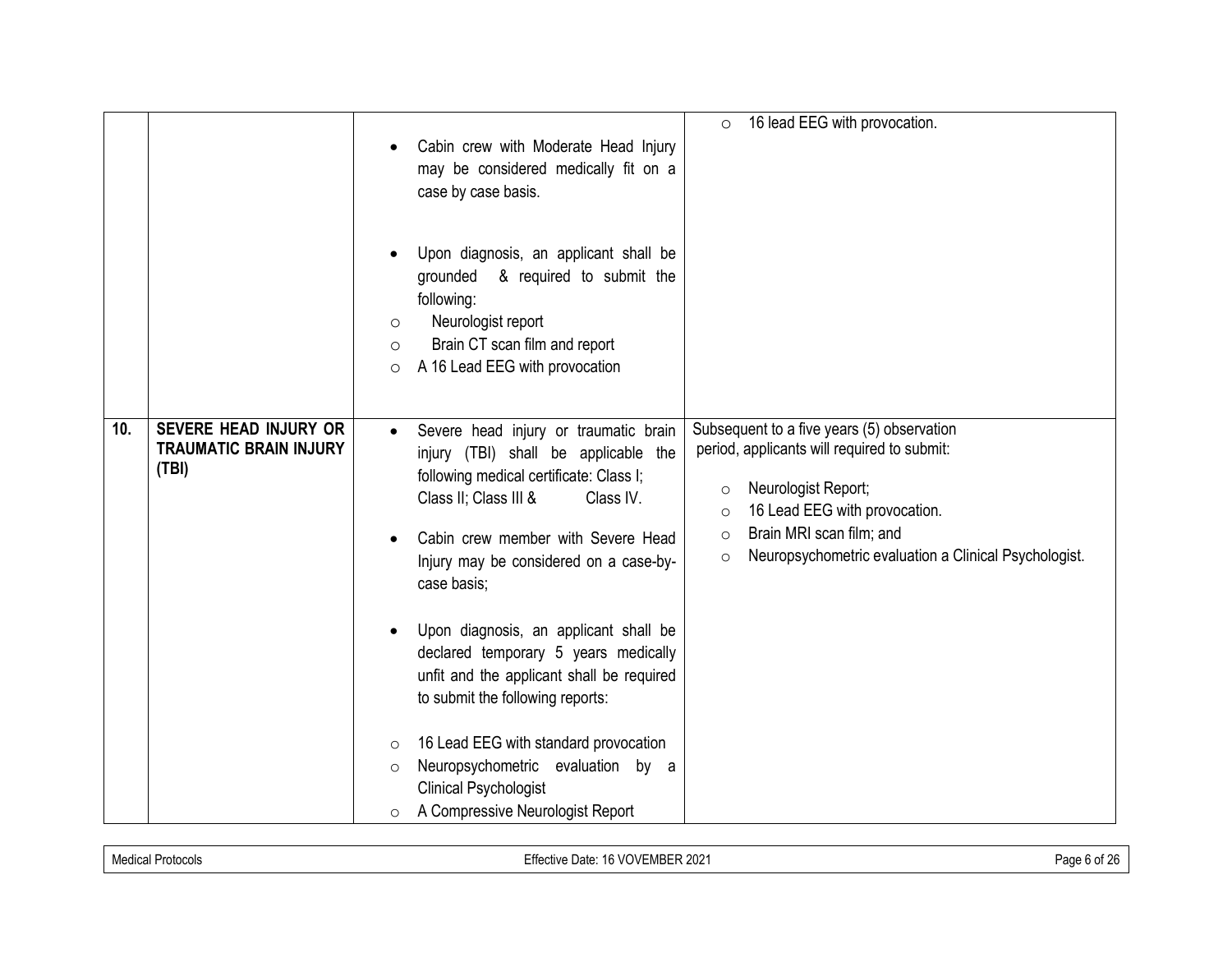|     |                                                          | MRI Scan (Brain) Film & Report<br>$\Omega$                                                                                                                                                                                                                                                                                                                                                                                                                                                                                                                                                                    |
|-----|----------------------------------------------------------|---------------------------------------------------------------------------------------------------------------------------------------------------------------------------------------------------------------------------------------------------------------------------------------------------------------------------------------------------------------------------------------------------------------------------------------------------------------------------------------------------------------------------------------------------------------------------------------------------------------|
| 11. | <b>POST-TRAUMATIC</b><br><b>SYNDROME</b><br>(CONCUSSION) | No-follow-up reports required following<br>Post-traumatic syndrome (concussion)<br>$\bullet$<br>recertification by the Medical Assessors<br>shall be applicable to Class I, II, III and IV<br>of medical certificates.<br>An applicant with concussion and without<br>any neurological sequelae may be<br>considered for recertification after one (1)<br>month and shall provide the following<br>reports:<br>Neurologist report;<br>$\circ$<br>Brain CT Scan film;<br>$\circ$                                                                                                                               |
|     |                                                          | 16 Lead EEG report.<br>$\Omega$                                                                                                                                                                                                                                                                                                                                                                                                                                                                                                                                                                               |
| 12. | <b>SYNCOPE</b>                                           | To comply with protocol where applicable<br>Syncope and shall be applicable to the<br>$\bullet$<br>medical certificate: Class I, Class II,<br>Class III; and Class IV.<br>Cabin crew member with Syncope may<br>$\bullet$<br>be considered on a case by case basis.<br>Applicant shall be declared temporarily<br>$\bullet$<br>medical unfit upon diagnosis.<br>May be considered recertification after a<br>period of at least (3) months has lapsed if<br>there were (2) or less attacks and after<br>least six (6) months if there were<br>multiple attacks<br><b>Comprehensive Neurologist</b><br>$\circ$ |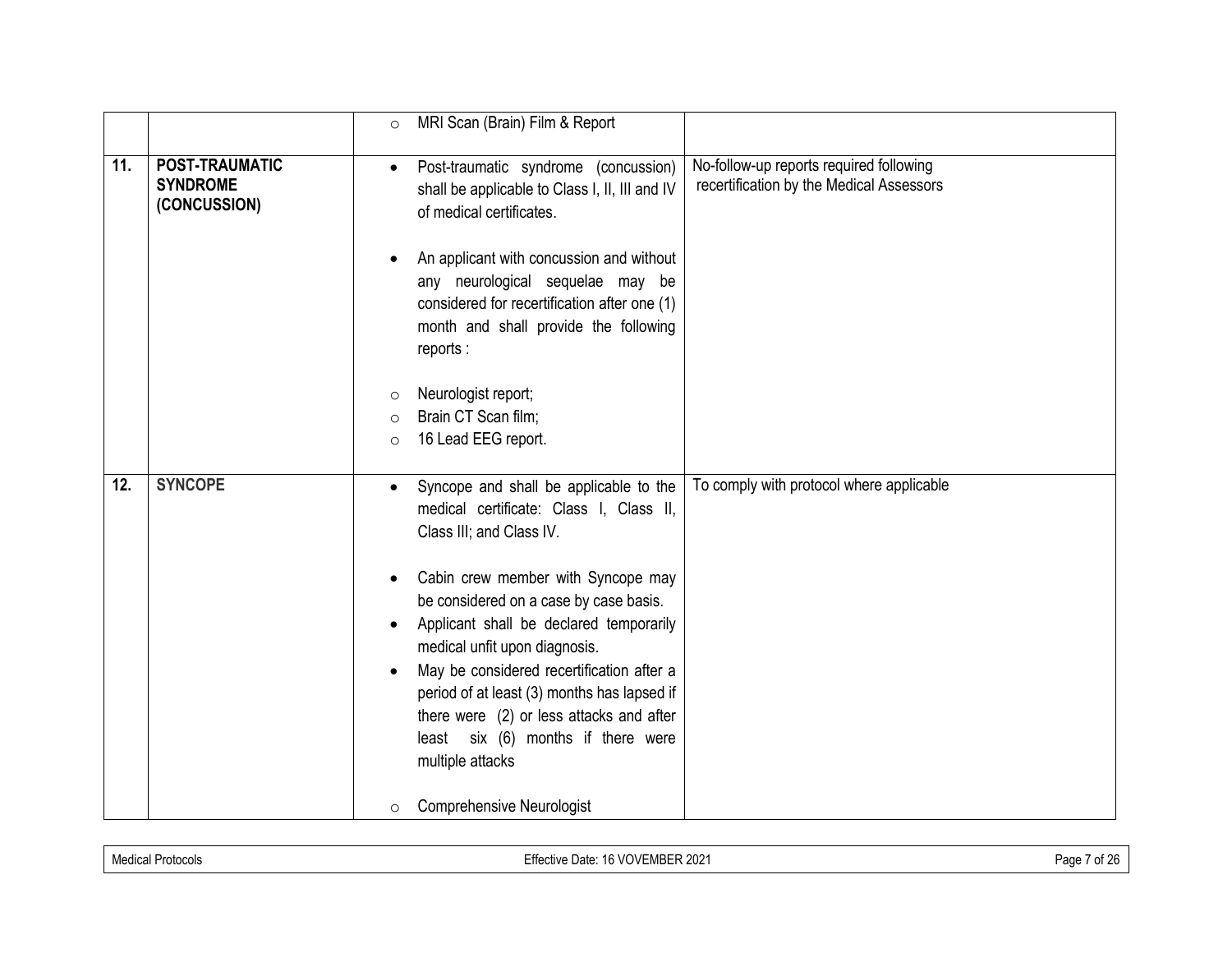| 13. | <b>MEMORY</b><br><b>TRANSIENT</b><br><b>LOSS</b><br><b>OR</b><br><b>GLOBAL</b> | Comprehensive Cardiologist report with<br>$\circ$<br>an ECG;<br>Full Blood Count (FBC), Urea and<br>$\circ$<br>Electrolytes (U&E)<br>Pregnancy Studies.<br>$\circ$<br>The Transient Memory Loss or Global<br>$\bullet$                                                                                                                                       |                                                                   |
|-----|--------------------------------------------------------------------------------|--------------------------------------------------------------------------------------------------------------------------------------------------------------------------------------------------------------------------------------------------------------------------------------------------------------------------------------------------------------|-------------------------------------------------------------------|
|     | <b>AMNESIA</b>                                                                 | Amnesia shall be applicable to the<br>following medical certificates: Class I,<br>Class II; (Class III; and Class IV.<br>Cabin crew with Transient Memory Loss<br>or global amnesia shall be considered on<br>a case-by-case basis.<br>Applicant medical unfit for a minimum<br>$\circ$<br>period of one (1) year while<br>the cause of the amnesia shall be |                                                                   |
|     |                                                                                | investigated;                                                                                                                                                                                                                                                                                                                                                |                                                                   |
|     |                                                                                | May be considered fit after (1) year if all<br>$\circ$<br>investigations are normal.                                                                                                                                                                                                                                                                         |                                                                   |
|     |                                                                                | EEG and an MRI Scan of the brain and<br>$\circ$                                                                                                                                                                                                                                                                                                              |                                                                   |
|     |                                                                                | Film<br>Exclusion of ischaemic brain injuries and<br>$\circ$                                                                                                                                                                                                                                                                                                 |                                                                   |
|     |                                                                                | epilepsy                                                                                                                                                                                                                                                                                                                                                     |                                                                   |
| 14. | <b>BRAIN TUMOURS</b>                                                           | Brain tumors shall be applicable to the<br>$\bullet$                                                                                                                                                                                                                                                                                                         | On application for recertification an applicant shall provide the |
|     | <b>BENIGN SUPRA-</b>                                                           | following medical certificates: Class I;<br>Class II; Class III; and Class IV.                                                                                                                                                                                                                                                                               | following reports which are not older than 3 months:              |
|     | <b>TENTORIAL TUMOURS</b>                                                       |                                                                                                                                                                                                                                                                                                                                                              | Brain MRI Scan Film & Report<br>$\circ$                           |
|     | (MENINGIOMA                                                                    | Cabin crew member with Brain Tumours<br>may be considered medically fit on a<br>case by case basis                                                                                                                                                                                                                                                           | Neurologist report<br>$\circ$<br>Oncologist report.<br>$\circ$    |
|     | <b>Medical Protocols</b>                                                       | Effective Date: 16 VOVEMBER 2021                                                                                                                                                                                                                                                                                                                             | Page 8 of 26                                                      |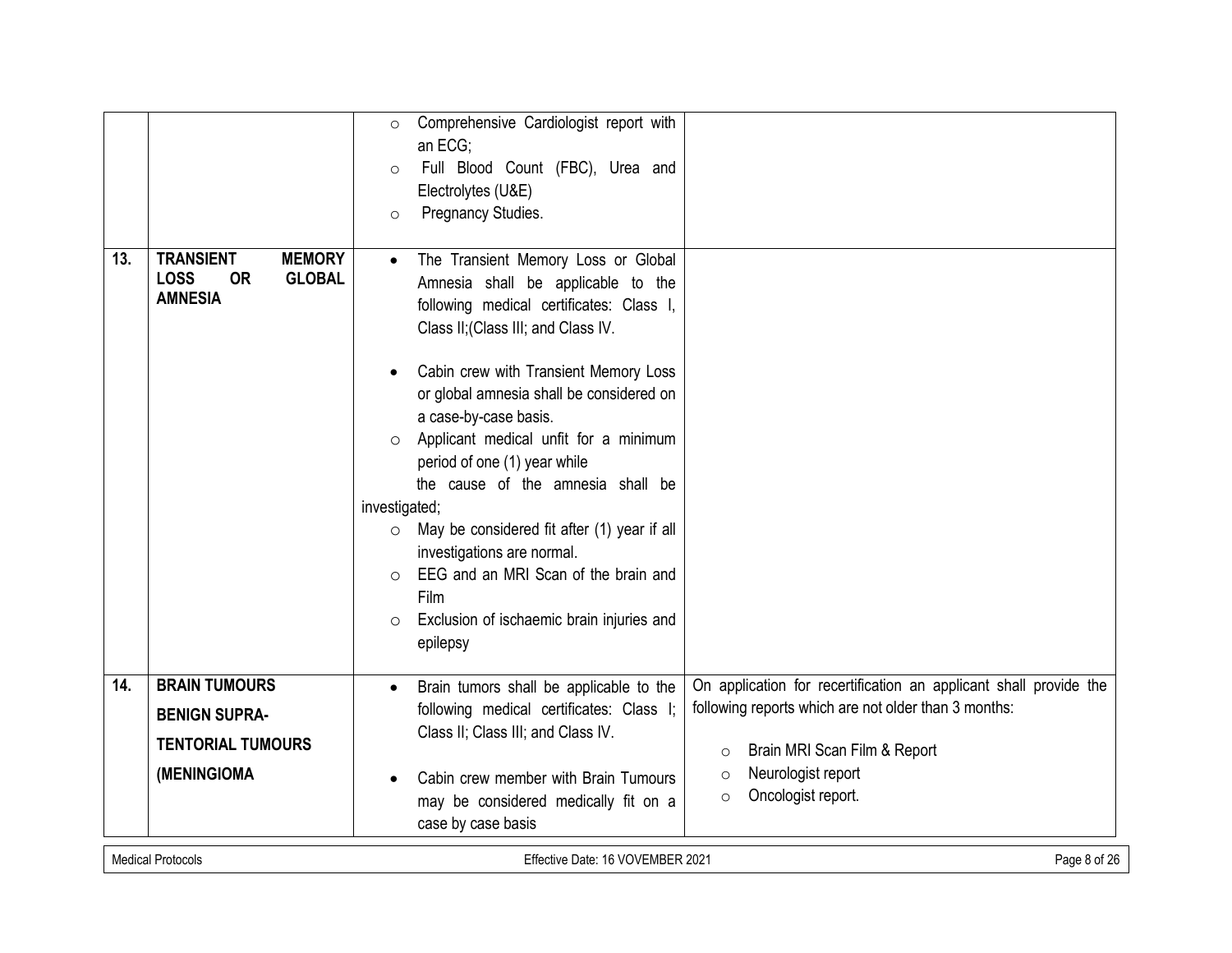|     |                                                                              | An applicant presented with benign<br>supra-tentorial tumours shall be declared<br>temporary<br>medically<br>unfit<br>upon<br>diagnosis, for a period of two (2) years.                                                                                                                                                                                                                                                                                                  | After successful recertification, an applicant shall submit the<br>following:<br>annual neurologist report; and<br>$\circ$<br>annual oncologist report<br>$\circ$<br>Following radiation therapy case on its own merit and consider<br>recertification after ten (10) years observation period has lapsed<br>and provided it was Focal Radiotherapy. |  |
|-----|------------------------------------------------------------------------------|--------------------------------------------------------------------------------------------------------------------------------------------------------------------------------------------------------------------------------------------------------------------------------------------------------------------------------------------------------------------------------------------------------------------------------------------------------------------------|------------------------------------------------------------------------------------------------------------------------------------------------------------------------------------------------------------------------------------------------------------------------------------------------------------------------------------------------------|--|
| 15. | <b>BENIGN INFRA-TENTORIAL</b><br><b>TUMOURS</b>                              | An applicant presented with benign infra-tentorial<br>tumours shall be declared temporary medical unfit<br>upon diagnosis;<br>(2) An applicant may be considered for<br>recertification by the Aeromedical Committee after<br>one (1) year following successful removal of<br>tumours and an applicant shall provide the<br>following reports which are not older than 3<br>months:<br>(a) Brain MRI scan film;<br>(b) Neurologist report; and<br>(c) Oncologist report. | After successful recertification, an applicant shall submit the<br>following reports :<br>(a) annual neurologist report; and<br>(b) annual oncologist report                                                                                                                                                                                         |  |
| 16. | <b>PSEUDO-TUMOR CEREBRI</b>                                                  | An applicant shall be declared medically unfit<br>upon diagnosis and shall provide the following<br>reports:<br>(a) Neurologist report confirming the diagnosis;                                                                                                                                                                                                                                                                                                         | On application for recertification, an applicant shall provide the<br>following reports :<br>(a) Neurologist report; and<br>(b) Ophthalmologist report                                                                                                                                                                                               |  |
|     | <b>Medical Protocols</b><br>Page 9 of 26<br>Effective Date: 16 VOVEMBER 2021 |                                                                                                                                                                                                                                                                                                                                                                                                                                                                          |                                                                                                                                                                                                                                                                                                                                                      |  |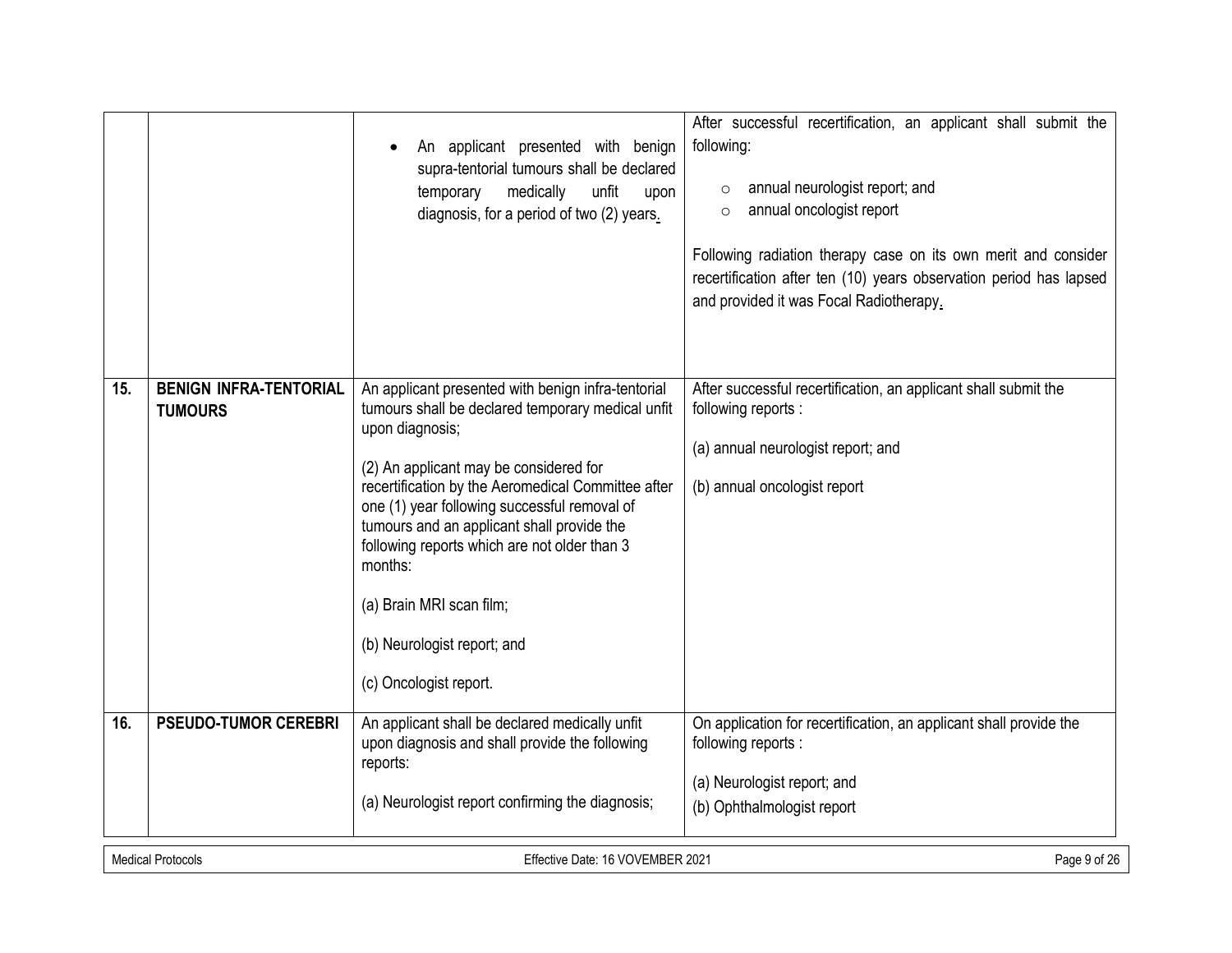|     |                           | (b) Brain CT scan film;<br>(c) Ophthalmologist report with comment on visual<br>fields.<br>(2) An applicant may be considered for<br>recertification after six (6) months provided that he<br>or she have no headaches, off medication or on<br>acceptable medication and the visual fields are<br>normal.                                                                                                                                                                                                                 |                                                                                                                                                                                                                                                                                                                                                                                                                       |
|-----|---------------------------|----------------------------------------------------------------------------------------------------------------------------------------------------------------------------------------------------------------------------------------------------------------------------------------------------------------------------------------------------------------------------------------------------------------------------------------------------------------------------------------------------------------------------|-----------------------------------------------------------------------------------------------------------------------------------------------------------------------------------------------------------------------------------------------------------------------------------------------------------------------------------------------------------------------------------------------------------------------|
| 17. | <b>MULTIPLE SCLEROSIS</b> | The Multiple Sclerosis shall be applicable to the<br>following medical certificates: Class I, Class<br>II; (Class III; and Class IV.<br>An applicant may be considered for recertification<br>by the Panel after six (6) months of observation<br>period.<br>Neurologist report;<br>$\circ$<br>Blood and Cerebro-Spinal fluid<br>$\circ$<br>Oligoclonal bands;<br>IGG index;<br>$\circ$<br>Brain and Spinal cord MRI scan film<br>$\circ$<br>Ophthalmologist report<br>$\circ$<br>Clinical Psychologist report.<br>$\circ$ | After successful recertification, an applicant shall provide a :<br>neurologist and ophthalmologist report every six (6) months.<br>$\circ$<br>An applicant shall be declared medical unfit on follow up if the<br>following develops:<br>(a) Neurological deficit after exacerbation;<br>(b) visual loss;<br>(c) sensory disturbances on hands;<br>(d) mood instability;<br>(e) vertigo; and<br>(f) Any convulsions. |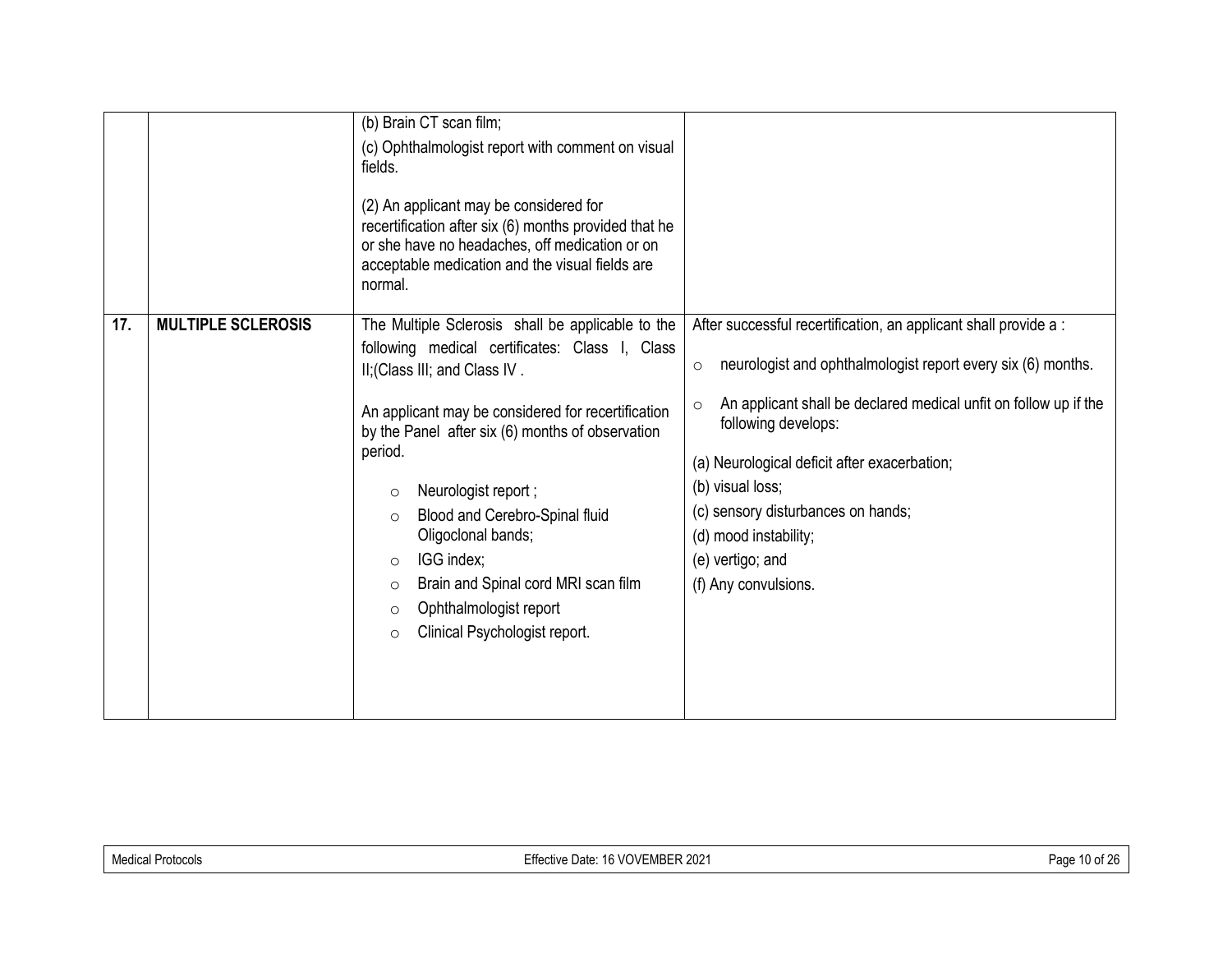| 18. | <b>STROKE</b>   | Applicable to Class I, II, III and IV                                  | 18.1 Ischaemic Stroke                                                                                                                             |
|-----|-----------------|------------------------------------------------------------------------|---------------------------------------------------------------------------------------------------------------------------------------------------|
|     |                 |                                                                        | Recertification by the Authority subsequent to the two (2) years<br>period of observation<br>a neurologist report;<br>a)                          |
|     |                 |                                                                        | a brain CT scan film;<br>b)                                                                                                                       |
|     |                 |                                                                        | a 16 Lead EEG; and<br>C)                                                                                                                          |
|     |                 |                                                                        | clinical psychologist report.<br>d)                                                                                                               |
|     |                 |                                                                        | 18.2 Haemorrhagic Stroke                                                                                                                          |
|     |                 |                                                                        | An applicant may be considered for recertification by the Authority<br>after two (2) years observation period;                                    |
|     |                 |                                                                        | An applicant diagnosed with a haemorrhagic stroke shall be<br>declared medically unfit and shall provide the following reports<br>upon diagnosis- |
|     |                 |                                                                        | A Neurologist report;<br>a)                                                                                                                       |
|     |                 |                                                                        | A Brain CT scan;<br>b)                                                                                                                            |
|     |                 |                                                                        | A 16 Lead EEG; and<br>C)                                                                                                                          |
|     |                 |                                                                        | <b>Clinical Psychologist Report</b><br>d)                                                                                                         |
|     |                 |                                                                        |                                                                                                                                                   |
| 19. | <b>MIGRAINE</b> | Applicable to Class I, II, III,<br>Recreational and Cabin Crew will be | a) Unfit following diagnosis.<br>b) Comprehensive Neurologist report confirming the                                                               |
|     |                 | considered on a case-by-case basis and may<br>be declared fit          | diagnosis and stating the frequency of attacks, type<br>of aura, duration of prodromal period;                                                    |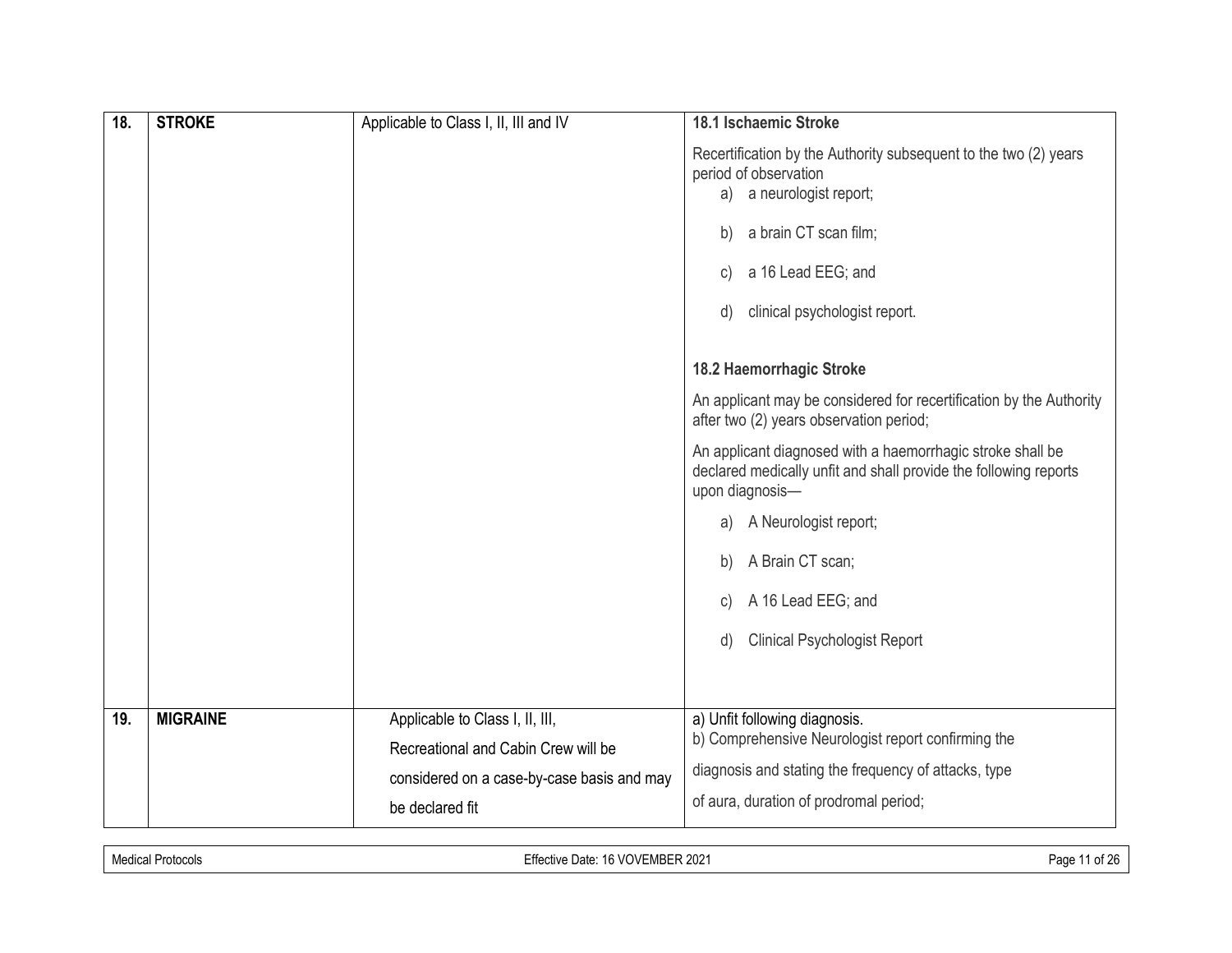|     |                             |                                                                                                                                         | c) Brain CT scan;                                                                                                                                                                                                                                                                                                                                                                                                                                                                                                                                                                                                                                                                                                                                                                                                                                                                                                                                                   |
|-----|-----------------------------|-----------------------------------------------------------------------------------------------------------------------------------------|---------------------------------------------------------------------------------------------------------------------------------------------------------------------------------------------------------------------------------------------------------------------------------------------------------------------------------------------------------------------------------------------------------------------------------------------------------------------------------------------------------------------------------------------------------------------------------------------------------------------------------------------------------------------------------------------------------------------------------------------------------------------------------------------------------------------------------------------------------------------------------------------------------------------------------------------------------------------|
|     |                             |                                                                                                                                         | d) 16 Lead EEG                                                                                                                                                                                                                                                                                                                                                                                                                                                                                                                                                                                                                                                                                                                                                                                                                                                                                                                                                      |
| 20. | <b>CLUSTER HEADACHE</b>     | Applicable to Class I, II, III,<br>Recreational and Cabin Crew will be<br>considered on a case-by-case basis and may<br>be declared fit | A comprehensive Neurologist report stating the frequency of<br>a)<br>attacks, severity of attacks and medication used for the<br>headache<br>a Brain CT scan;(c)<br>b)<br>a 16 Lead EEG.<br>$\mathsf{C}$                                                                                                                                                                                                                                                                                                                                                                                                                                                                                                                                                                                                                                                                                                                                                            |
| 21. | <b>BRAIN TUMOURS BENIGN</b> | Applicable to Class I, II, III & IV Medical<br><b>Certificate Holders</b>                                                               | <b>TUMOUR</b><br><b>BENIGN</b><br><b>SUPRA-TENTORIAL</b><br>(MENINGIOMA)<br>An applicant diagnosed with meningitis or encephalitis shall be<br>declared medical temporarily unfit.<br>An applicant may be considered for recertification by the CAA<br>$\bullet$<br>Panel after six (6) month observation period.<br>Recertification shall depend on the degree of deficit or<br>$\bullet$<br>recovery and the risk of developing hydrocephalus.<br>Comprehensive Neurologist report<br>Following radiation therapy, the Medical Assessor shall review<br>and consider recertification after 10 years observation<br>Benign Infra-tentorial tumour (Acoustic neuroma, pituitary<br>adenoma and benign extra-axial tumours)<br>Recertification by the Medical Assessor after 1 year<br>following successful removal of a tumour<br>Brain MRI scan film;(b)<br>$\bullet$<br>Neurologist report; and(c)<br>$\bullet$<br>Oncologist report.<br><b>Follow-Up Reports</b> |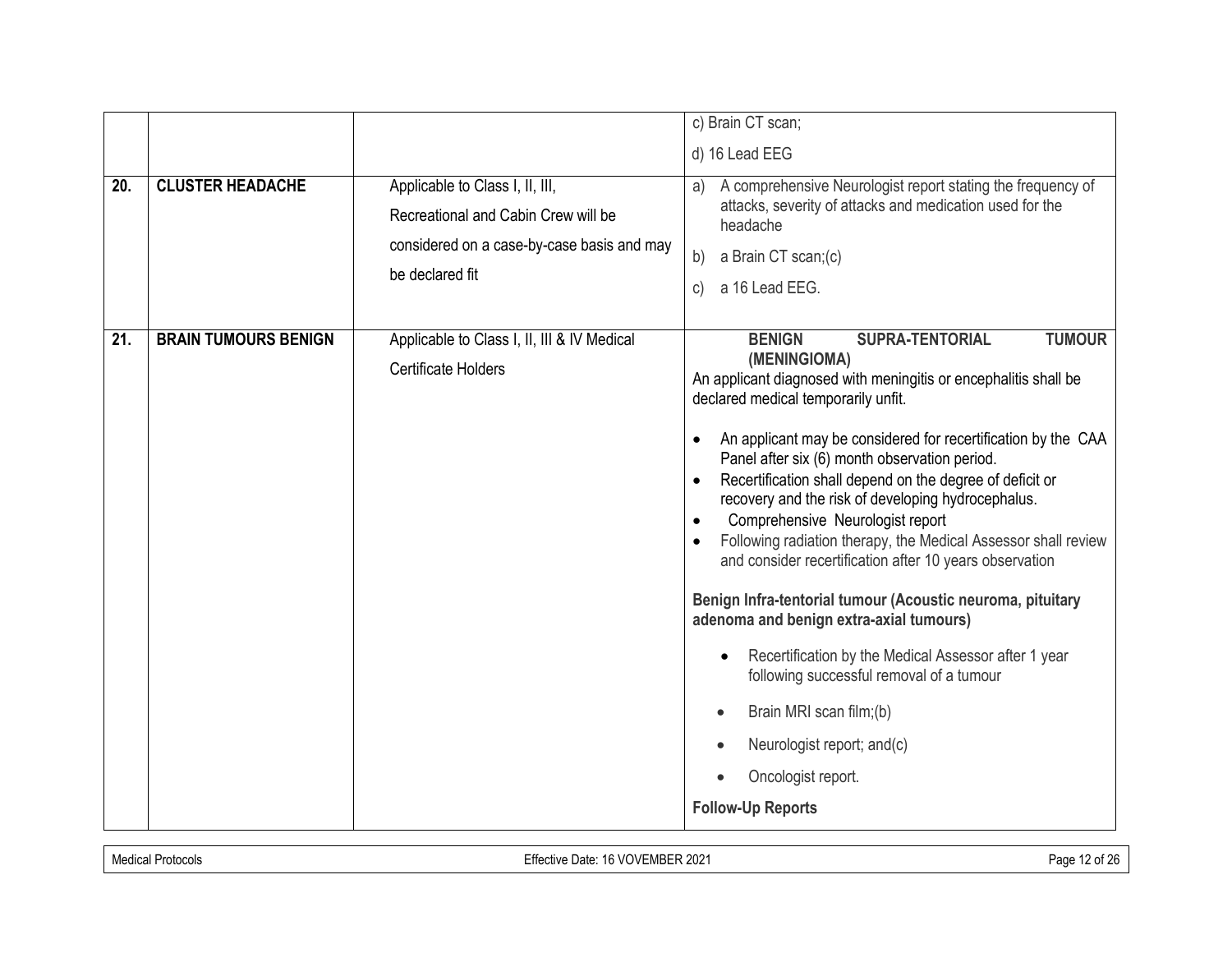|     |                          |                                             | annual neurologist report;(b)                                                                                                              |
|-----|--------------------------|---------------------------------------------|--------------------------------------------------------------------------------------------------------------------------------------------|
|     |                          |                                             | annual oncologist report.                                                                                                                  |
|     |                          |                                             |                                                                                                                                            |
| 22. | <b>MALIGNANT TUMOURS</b> | Applicable to Class I, II, III & IV Medical | An applicant diagnosed with malignant intra-cranial tumour shall                                                                           |
|     |                          | <b>Certificate Holders</b>                  | be declared medically unfit to fly.                                                                                                        |
|     |                          |                                             |                                                                                                                                            |
| 23. | <b>MENINGITIS AND</b>    | Applicable to Class I, II, III & IV Medical | Applicant may be considered for recertification by the Medical<br>a)                                                                       |
|     | <b>ENCEPHALITIS</b>      | <b>Certificate Holders</b>                  | Assessor after a 6-month observation period.                                                                                               |
|     |                          |                                             | Recertification shall depend on the degree of deficit or<br>b)<br>recovery and the risk of developing hydrocephalus.                       |
|     |                          |                                             | Comprehensive Neurologist Report Require<br>$\mathsf{C}$                                                                                   |
|     |                          |                                             |                                                                                                                                            |
|     |                          |                                             |                                                                                                                                            |
|     |                          |                                             |                                                                                                                                            |
|     |                          |                                             |                                                                                                                                            |
|     |                          |                                             |                                                                                                                                            |
| 24. | <b>BRAIN ABSCESS</b>     | Applicable to Class I, II, III & IV Medical | Each case shall be assessed on its merit considering the location<br>of the abscess (infra-tentorial or supra-tentorial) and the nature of |
|     |                          | <b>Certificate Holders</b>                  | neurological deficit.                                                                                                                      |
|     |                          |                                             | The decision to recertify shall be referred to the CAA Panel<br>$\bullet$                                                                  |
|     |                          |                                             | after at least six (6) months observation period.                                                                                          |
|     |                          |                                             | On application for recertification the applicant shall submit the                                                                          |
|     |                          |                                             | following:                                                                                                                                 |
|     |                          |                                             | Neurologist Report;                                                                                                                        |
|     |                          |                                             | Brain MRI Scan Film<br>$\circ$                                                                                                             |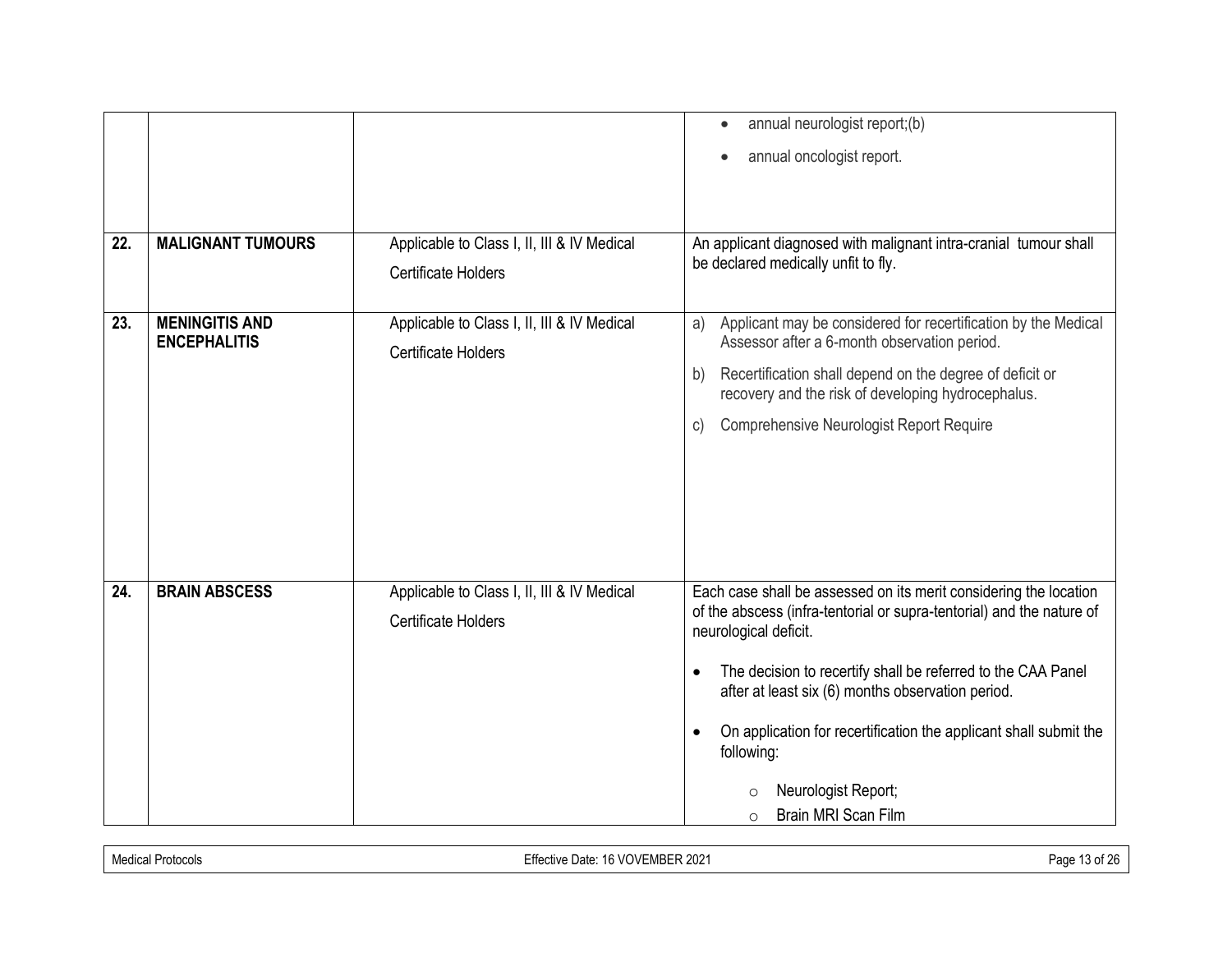| 25. | <b>NEUROSYPHILLIS</b>                | Applicable to Class I, II, III & IV Medical Certificate<br><b>Holders</b> | Neurological deficits usually persist even after successful<br>treatment<br>An applicant shall be assessed for neurological deficit or<br>$\bullet$<br>degree of recovery.<br>Recertification shall depend on the functional capacity<br>$\bullet$<br>following treatment and shall be referred to the Medical<br>Assessor at CAA.<br>Recertification may be considered after an observation period<br>$\bullet$<br>of six (6) months.<br>On application for recertification an applicant shall submit the<br>$\bullet$<br>following:<br>Neurologist Report;<br>O<br>Occupational Therapist<br>$\Omega$ |
|-----|--------------------------------------|---------------------------------------------------------------------------|---------------------------------------------------------------------------------------------------------------------------------------------------------------------------------------------------------------------------------------------------------------------------------------------------------------------------------------------------------------------------------------------------------------------------------------------------------------------------------------------------------------------------------------------------------------------------------------------------------|
| 26. | <b>PARKINSON'S DISEASE</b>           | Applicable to Class I, II, III & IV Medical<br><b>Certificate Holders</b> | Considered by the Authority after six (6)<br>a)<br>months observation period has lapsed and<br>the applicant is stable on acceptable medication.<br>Provide a neurologist report;<br>b)<br>Provide a Clinical Psychologist report on<br>$\mathsf{C}$ )<br>neurocognitive functioning.<br>Undergo an Authority supervised simulator<br>$\mathsf{d}$<br>test.                                                                                                                                                                                                                                             |
| 27. | HYPERTENSION-Approach                | Urine Dipstix for Microalbuminurea<br>$\bullet$                           | Urine Dipstix for Microalbuminurea<br>$\bullet$                                                                                                                                                                                                                                                                                                                                                                                                                                                                                                                                                         |
|     | <b>Intervention &amp; Monitoring</b> | <b>Clinical Examination</b><br>$\bullet$                                  | <b>Clinical Examination</b><br>$\bullet$                                                                                                                                                                                                                                                                                                                                                                                                                                                                                                                                                                |
|     | Differs-Mild, Moderate &             | Blood tests (U&E including Creatinine,<br>$\bullet$                       | Blood tests (U&E including Creatinine, Fasting Glucose,<br>$\bullet$                                                                                                                                                                                                                                                                                                                                                                                                                                                                                                                                    |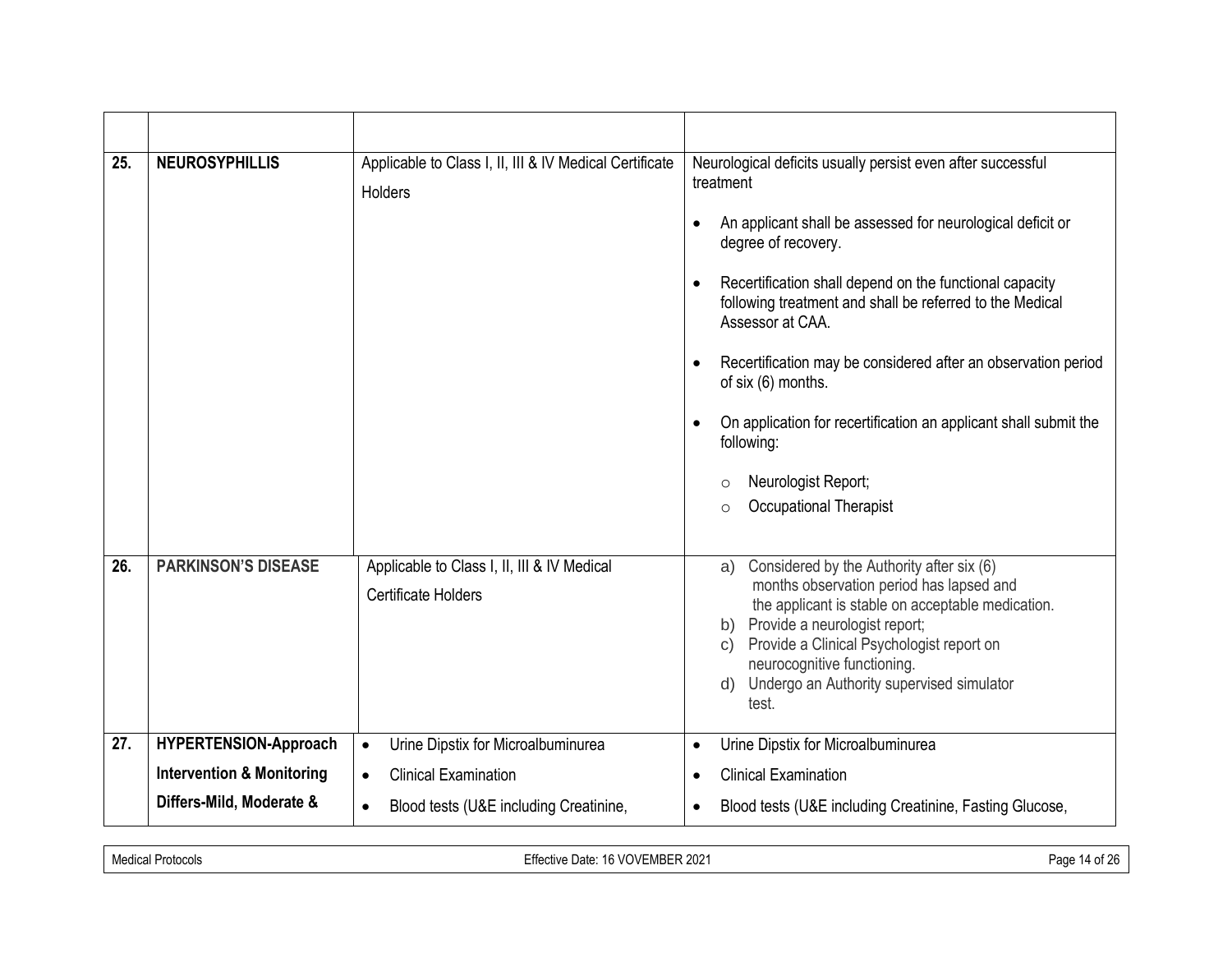|     | <b>Severe</b>                | Fasting Glucose, Fasting Lipogram).                        | Fasting Lipogram).                                                      |
|-----|------------------------------|------------------------------------------------------------|-------------------------------------------------------------------------|
|     | <b>See detailed Protocol</b> | Resting ECG<br>$\bullet$                                   | <b>Resting ECG</b>                                                      |
|     |                              | <b>Stress ECG</b><br>$\bullet$                             | <b>Stress ECG</b>                                                       |
|     |                              | Cardiovascular Risk                                        | Cardiovascular Risk Assessment. (Smocking, BP, Weight, DM,              |
|     |                              | Assessment.(Smocking, BP, Weight, DM, Famil                | Family History)                                                         |
|     |                              | y History)                                                 |                                                                         |
| 28. | <b>CORONARY ARTERY</b>       | Hospital admission summary (History and<br>$\bullet$       | Annual cardiologist's report.                                           |
|     | <b>DISEASE</b>               | Physical).                                                 | Resting and Maximal Stress ECG 12 lead ECG                              |
|     |                              | If catherisation and/or angiography have been<br>$\bullet$ | A normal 24 Hour Holter ECG<br>$\bullet$                                |
|     |                              | performed, all reports and actual films/CDs                | MIBI or stress ECHO                                                     |
|     |                              | must be submitted for review.                              | Blood chemistry (Urea & Creatinine, Fasting Lipid Profile,<br>$\bullet$ |
|     |                              | A cardiothoracic report, in cases of                       | Fasting Blood Glucose, Haemoglobin & Platelets)                         |
|     |                              | CABG/PTCI, detailing the cardiac event and                 | An angiogram if there is any cardiac abnormality detected,<br>$\bullet$ |
|     |                              | procedures must be submitted.                              | including symptom relapse.                                              |
|     |                              | Blood chemistry (fasting Lipid Profile, Urea,              |                                                                         |
|     |                              | Urate, Creatinine, and Fasting Blood                       |                                                                         |
|     |                              | Glucose).                                                  |                                                                         |
|     |                              | A 24-hour Holter ECG tracing<br>٠                          |                                                                         |
|     |                              | A stress Echocardiogram/Stress MRI/MIBI                    |                                                                         |
|     |                              | Scan or Coronary CT Scan will be required                  |                                                                         |
|     |                              | six months after the incident.                             |                                                                         |
|     |                              | A Myocardial Perfusion Scan shall be<br>$\bullet$          |                                                                         |
|     |                              | required at least six months after                         |                                                                         |
|     |                              | Angioplasty/Stenting, but not necessarily after            |                                                                         |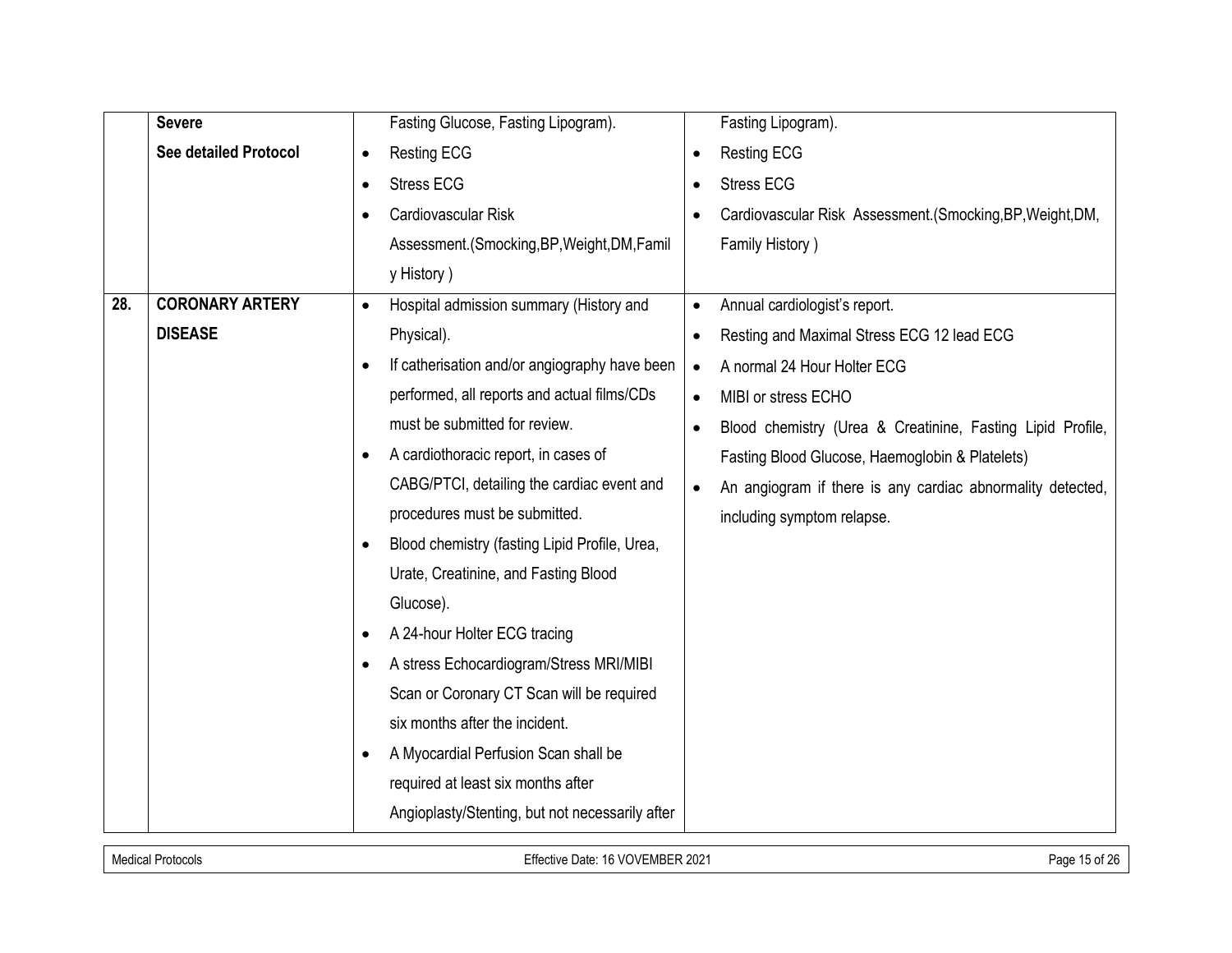|     |                            | other events (Myocardial Infarction or             |                                                                          |
|-----|----------------------------|----------------------------------------------------|--------------------------------------------------------------------------|
|     |                            | Coronary Artery Bypass Grafting), unless           |                                                                          |
|     |                            | there is doubt about the diagnosis Myocardial      |                                                                          |
|     |                            | Infarction or adequacy of Bypass Grafting.         |                                                                          |
| 29. | <b>ASTHMA</b>              | Lung function tests.<br>$\bullet$                  |                                                                          |
|     |                            | Chest X-ray: PA and Lateral on initial             |                                                                          |
|     |                            | examination. Subsequent CXRs on indication         |                                                                          |
|     |                            | only.                                              |                                                                          |
|     |                            | Pulmonologists report. If FEV1/FVC ≤ 70%           |                                                                          |
| 30. | <b>PNEUMOTHORAX</b>        | Lung function tests.<br>$\bullet$                  | Lung function tests.<br>$\bullet$                                        |
|     |                            | Chest X-ray.<br>$\bullet$                          | Chest X-ray.<br>$\bullet$                                                |
|     |                            | Pulmonologist Report<br>$\bullet$                  | Pulmonologist Report<br>$\bullet$                                        |
| 31. | <b>CHRONIC OBSTRUCTIVE</b> | Lung function tests.<br>$\bullet$                  | Lung function tests.<br>$\bullet$                                        |
|     | <b>AIRWAY DISEASE</b>      | Bi-annual Chest X-ray.<br>$\bullet$                | Bi-annual Chest X-ray.<br>$\bullet$                                      |
|     |                            | Pulmonologist Report : vital capacity<br>$\bullet$ | Pulmonologist Report : vital capacity reduction, increased<br>$\bullet$  |
|     |                            | reduction, increased residual volume,              | residual volume, presence of bullae, diffusion capacity,                 |
|     |                            | presence of bullae, diffusion capacity, oxygen     | oxygen saturation and carbon dioxide retention                           |
|     |                            | saturation and carbon dioxide retention            |                                                                          |
| 32. | <b>SARCOIDOSIS</b>         | Lung Function test<br>$\bullet$                    | Lung Function test<br>$\bullet$                                          |
|     |                            | Chest X-ray<br>$\bullet$                           | <b>Aviation Medical Examination</b><br>$\bullet$                         |
|     |                            | <b>Stress ECG</b>                                  | Blood tests (ESR, Uric Acid, Angiotensin Converting Enzyme,<br>$\bullet$ |
|     |                            | Blood tests (ESR, Uric Acid, Angiotensin           | Calcium)                                                                 |
|     |                            | Converting Enzyme, Calcium                         | Chest X-ray<br>$\bullet$                                                 |
|     |                            |                                                    | Specialist Physician / Pulmonologist Report                              |
|     | <b>Medical Protocols</b>   | Effective Date: 16 VOVEMBER 2021                   | Page 16 of 26                                                            |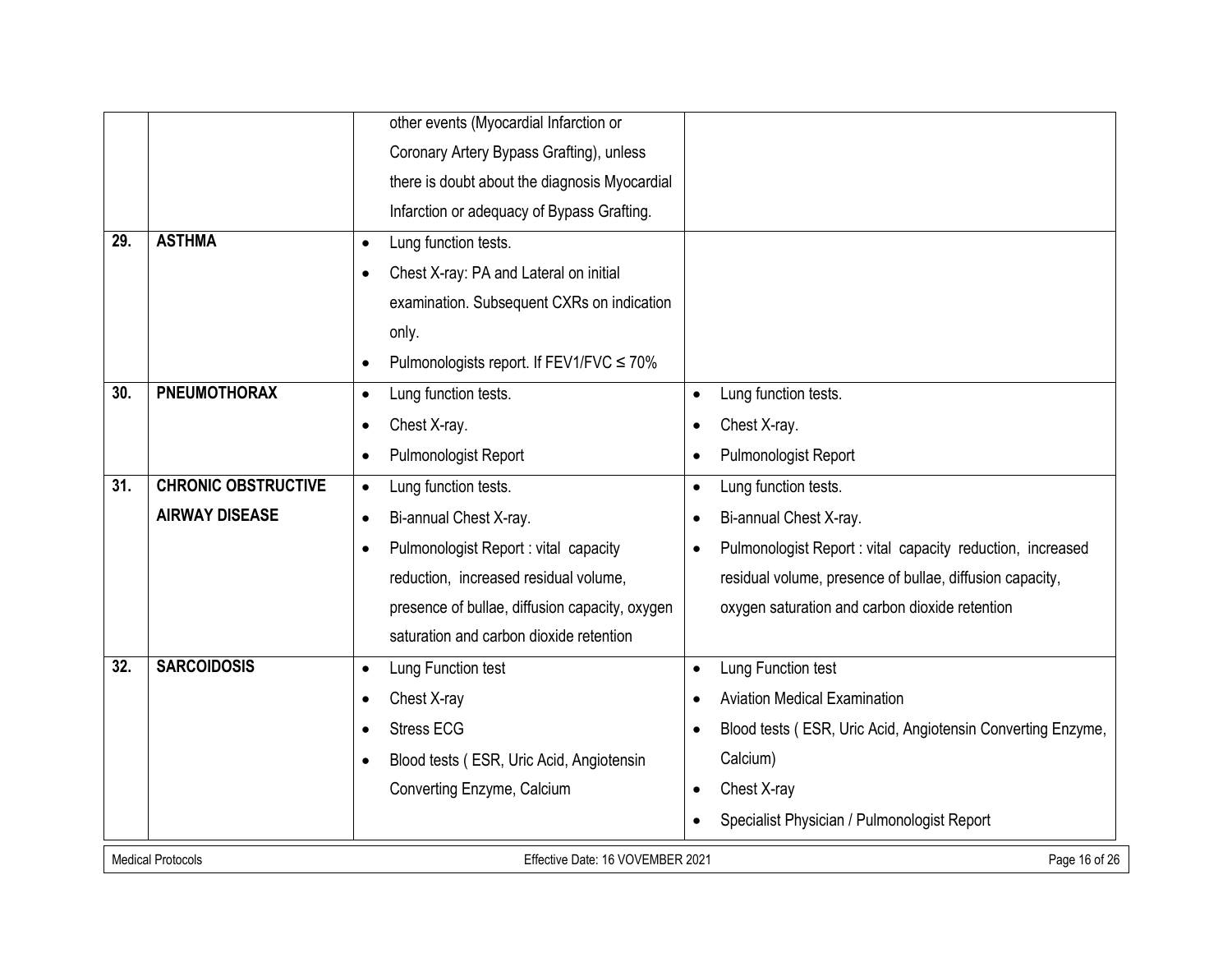| 33. | <b>DIABETES MELLITUS TYPE</b> | Physician/ Endocrinologist Report<br>$\bullet$            | Physician/ Endocrinologist Report<br>$\bullet$                               |
|-----|-------------------------------|-----------------------------------------------------------|------------------------------------------------------------------------------|
|     | Ш                             | <b>Urinalysis</b><br>$\bullet$                            | Urinalysis<br>$\bullet$                                                      |
|     |                               | <b>Stress ECG</b><br>$\bullet$                            | <b>Stress ECG</b>                                                            |
|     |                               | Blood tests (Fasting glucose, Lipogram'<br>$\bullet$      | Blood tests (Fasting glucose, Lipogram' HB1Ac)<br>$\bullet$                  |
|     |                               | HB1Ac)                                                    |                                                                              |
| 34. | <b>ADDISON'S DISEASE</b>      | Normal physical examination<br>$\bullet$                  | Normal physical examination<br>$\bullet$                                     |
|     |                               | Blood tests (Random glucose, urea and<br>$\bullet$        | Blood tests (Random glucose, urea and creatinine, serum                      |
|     |                               | creatinine, serum cortisol, liver function test)          | cortisol, liver function test)                                               |
| 35. | <b>MALIGNANT MELANOMA</b>     | Specialist Report including staging<br>$\bullet$          | 6 Monthly clinical Examination, and 6 monthly specialist report<br>$\bullet$ |
|     |                               | Pathology report including the following<br>$\bullet$     | for the first year                                                           |
|     |                               | <b>TNM Staging</b><br>$\bullet$                           | 6 Monthly clinical examinations with annual specialist report                |
|     |                               | Breslow Depth Classification for Stage 1 and<br>$\bullet$ | for 10 years                                                                 |
|     |                               | 2                                                         | 6 Monthly LDH, ALP<br>$\bullet$                                              |
|     |                               | <b>Excision Margins</b><br>$\bullet$                      | Annual CT/MRI/PET scans for 3 years (PET scan is a                           |
|     |                               | Location<br>$\bullet$                                     | preferred investigation)                                                     |
|     |                               | Sex<br>$\bullet$                                          |                                                                              |
|     |                               | Sentinel node assessment<br>$\bullet$                     |                                                                              |
|     |                               | Radiology reports: CT Brain with<br>$\bullet$             |                                                                              |
|     |                               | contrast/MRI/ PET Scan                                    |                                                                              |
|     |                               | Laboratory tests: LDH; ALP<br>$\bullet$                   |                                                                              |
| 36. | <b>OESOPHAGEAL</b>            | Specialist report including Staging and/ or<br>$\bullet$  | 6 monthly Specialist report<br>$\bullet$                                     |
|     | <b>CARCINOMA</b>              | with Tumour Grading                                       | 6 monthly Radiological reports for 3 years, then annually till               |
|     |                               | Histology report<br>$\bullet$                             | year 5                                                                       |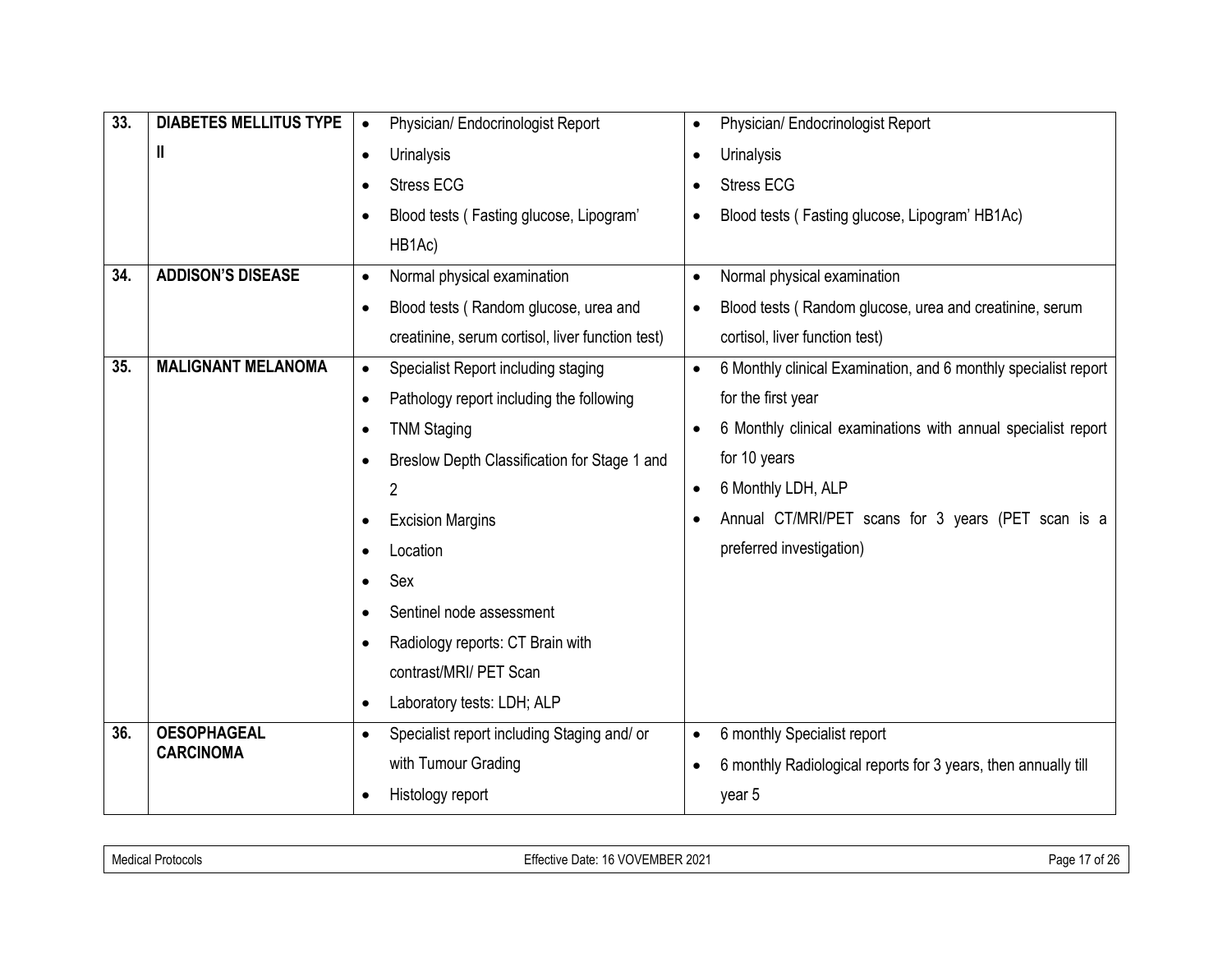|     |                                       | Radiological reports; Barium swallow, CXR,<br>$\bullet$<br>CT/MRI/PET scan (PET scan is the preferred<br>investigation)<br>Bloods: e.g. FBC, LFT, U&E (Creat), Ca2+<br>$\bullet$                                                                                                                                                                                                                                                                                                                                                                                                                                                                     | Barium swallow, CXR, CT/MRI/PET scan (PET scan is a<br>preferred investigation)<br>Endoscopic examination at 6 monthly to yearly intervals as<br>per clinical indication<br>Bloods e.g. FBC, LFT, U&E (Creat), Ca2+                                                                                                                                                                           |
|-----|---------------------------------------|------------------------------------------------------------------------------------------------------------------------------------------------------------------------------------------------------------------------------------------------------------------------------------------------------------------------------------------------------------------------------------------------------------------------------------------------------------------------------------------------------------------------------------------------------------------------------------------------------------------------------------------------------|-----------------------------------------------------------------------------------------------------------------------------------------------------------------------------------------------------------------------------------------------------------------------------------------------------------------------------------------------------------------------------------------------|
| 37. | <b>COLORECTAL</b><br><b>CARCINOMA</b> | Specialists reports, which must include<br>$\bullet$<br>clinical staging, and /or with Tumour Grade,<br>colonoscopy findings and an indication<br>whether adjuvant therapy is indicated or not.<br>Histology report including Duke's /TNM<br>$\bullet$<br>Staging<br>Blood test results: FBC, ESR; LFT including,<br>$\bullet$<br>LDH & ALP.<br>Tumour markers e.g. CEA<br>$\bullet$<br>Presence of occult blood in the faeces -<br>Haemoccult<br>Radiological reports: CXR<br>$\bullet$<br>If clinically indicated according to the<br>$\bullet$<br>colonoscopy and CEA findings, a CT scan of<br>the abdomen, Lungs and Brain will be<br>required. | Must submit 6 monthly detailed specialists' reports (surgeon,<br>$\bullet$<br>radiologist, oncologist, etc.)<br>Must do faecal occult blood tests 6 monthly<br>Report from Radiation Oncologist specifying exposure areas<br>and any sequalae<br>CXR, CT/MRI scan; colonoscopy or adequate air-contrast Ba<br>Enema annually.<br>6 monthly Bloods: FBC, ESR, LFT including LDH, Serum<br>CEA, |
| 38. | <b>BREAST CARCINOMA</b>               | Specialist reports including clinical staging                                                                                                                                                                                                                                                                                                                                                                                                                                                                                                                                                                                                        | Specialist reports including clinical staging                                                                                                                                                                                                                                                                                                                                                 |
|     |                                       | Histology reports<br>$\bullet$                                                                                                                                                                                                                                                                                                                                                                                                                                                                                                                                                                                                                       | Histology reports                                                                                                                                                                                                                                                                                                                                                                             |

Medical Protocols **Effective Date: 16 VOVEMBER 2021** Page 18 of 26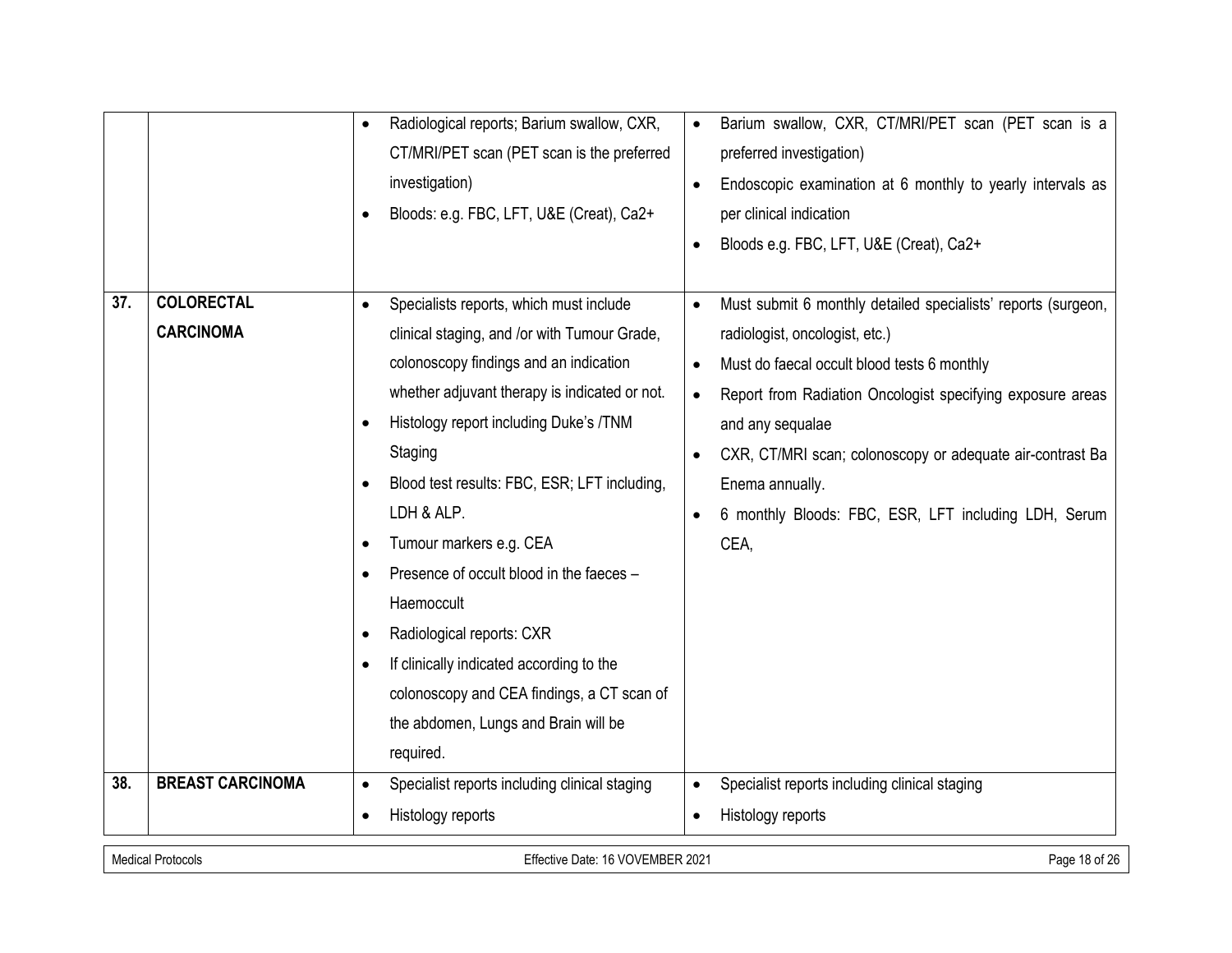|     |                                                                               | Radiological assessment: CXR, CT/MRI/PET                    | Radiological assessment: CXR, CT/MRI/PET                                    |  |
|-----|-------------------------------------------------------------------------------|-------------------------------------------------------------|-----------------------------------------------------------------------------|--|
|     |                                                                               | scan/Mammograms                                             | scan/Mammograms                                                             |  |
|     |                                                                               | Nodal assessment: lymph node biopsies                       | Nodal assessment: lymph node biopsies<br>$\bullet$                          |  |
|     |                                                                               | Bloods, e.g. FBC, LFT, U&E (Creat)<br>$\bullet$             | Bloods, e.g. FBC, LFT, U&E (Creat)<br>$\bullet$                             |  |
|     |                                                                               | Tumour markers such as HER2<br>$\bullet$                    | Tumour markers such as HER2                                                 |  |
| 39. | <b>TESTICULAR CARCINOMA</b>                                                   | An orchidectomy must have been performed<br>$\bullet$       | Specialist's reports (Oncologist or Urologist) along with<br>$\bullet$      |  |
|     |                                                                               | successfully, without complications.                        | tumour marker levels 3 to 4 monthly or as per specialist follow             |  |
|     |                                                                               | A specialist report from an oncologist or<br>$\bullet$      | up plan for 2 years, then 6 monthly for 3 years thereafter                  |  |
|     |                                                                               | urologist including staging.                                | annually till year 10                                                       |  |
|     |                                                                               | Radiological reports: CXR and/or<br>$\bullet$               |                                                                             |  |
|     |                                                                               | CT/MRI/PET scan reports (if considered                      |                                                                             |  |
|     |                                                                               | necessary by the specialist).                               |                                                                             |  |
|     |                                                                               | Tumour marker levels: a fetoprotein; Lactate                |                                                                             |  |
|     |                                                                               | dehydrogenase (LDH); Human chorionic                        |                                                                             |  |
|     |                                                                               | gonadotropin (HCG)                                          |                                                                             |  |
| 40. | PROSTATE CARCINOMA                                                            | Specialist report, which must include clinical<br>$\bullet$ | 6 monthly progress report from a urologist or oncologist for 3<br>$\bullet$ |  |
|     |                                                                               | staging and/ or with Gleason score.                         | years                                                                       |  |
|     |                                                                               | Histology report.                                           | Annual PSA level for 3 years                                                |  |
|     |                                                                               | Blood test results: PSA (usually every 3                    |                                                                             |  |
|     |                                                                               | months to 1 year)                                           |                                                                             |  |
|     |                                                                               | Initial radiological reports, CXR/Bone                      |                                                                             |  |
|     |                                                                               | scans/CT/MRI (done during diagnosis or                      |                                                                             |  |
|     |                                                                               | staging)                                                    |                                                                             |  |
| 41. | <b>RENAL CARCINOMA</b>                                                        | Detailed specialists reports including staging              | Detailed specialists reports including staging<br>$\bullet$                 |  |
|     | <b>Medical Protocols</b><br>Page 19 of 26<br>Effective Date: 16 VOVEMBER 2021 |                                                             |                                                                             |  |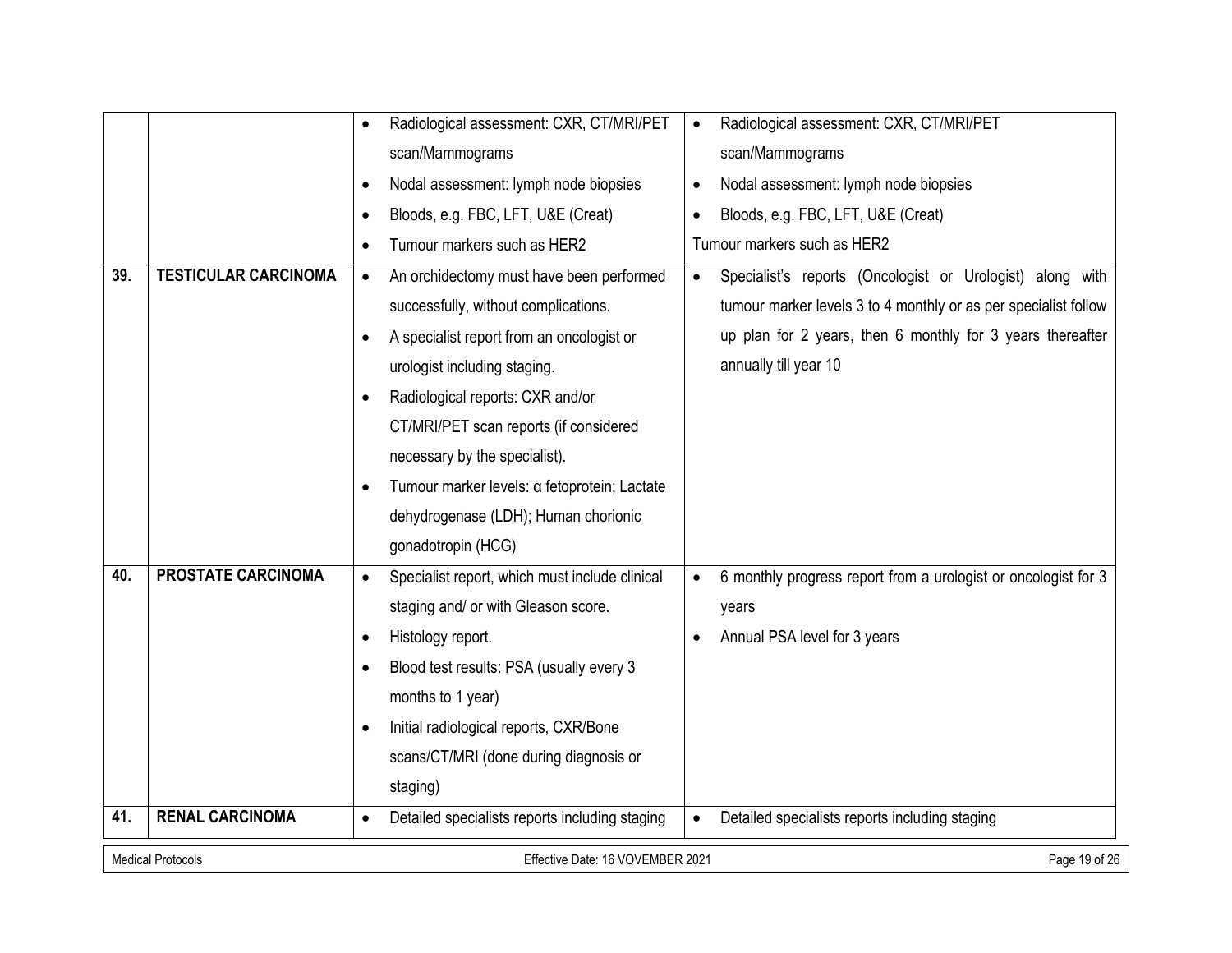|     |                             | Radiological reports<br>٠                             | Radiological reports<br>$\bullet$                                     |
|-----|-----------------------------|-------------------------------------------------------|-----------------------------------------------------------------------|
|     |                             | CXR, Abdominal CT/MRI /PET scan reports,<br>$\bullet$ | CXR, Abdominal CT/MRI /PET scan reports, renal                        |
|     |                             | renal arteriography, Bone scan, U/S                   | arteriography, Bone scan, U/S                                         |
|     |                             | Bloods: FBC, LFT, U&E, GFR<br>$\bullet$               | Bloods: FBC, LFT, U&E, GFR                                            |
|     |                             | Urine tests<br>$\bullet$                              | Urine tests                                                           |
| 42. | <b>BLADDER CARCINOMA</b>    | Specialist reports including staging<br>$\bullet$     | 3 to 6 monthly Urologist and reports                                  |
|     |                             | Bladder exams every 3 to 6 months after<br>$\bullet$  | Annual radiological reports                                           |
|     |                             | treatment                                             | CXR, Bone scans/ CT<br>$\bullet$                                      |
|     |                             | Urological evaluation<br>$\bullet$                    |                                                                       |
|     |                             | Urinalysis (if bladder not removed)                   |                                                                       |
|     |                             | Cytology, (urine cytology)                            |                                                                       |
|     |                             | Cystoscopy                                            |                                                                       |
|     |                             | <b>IVP</b>                                            |                                                                       |
| 43. | <b>PREVIOUSLY DIAGNOSED</b> | Full blood count and differential<br>$\bullet$        | Full blood count and differential<br>$\bullet$                        |
|     | <b>ACUTE LEUKAEMIA</b>      | Bladder exams every 3 to 6 months after<br>$\bullet$  | Bladder exams every 3 to 6 months after treatment                     |
|     |                             | treatment                                             | 6-weekly blood profile.<br>$\bullet$                                  |
|     |                             | 6-weekly blood profile.                               | 12-weekly bone marrow evaluation                                      |
|     |                             | 12-weekly bone marrow evaluation<br>$\bullet$         | 12-weekly lumbar puncture.                                            |
|     |                             | 12-weekly lumbar puncture.<br>$\bullet$               | Must undergo an Aviation Medical Examination at least                 |
|     |                             | Must undergo an Aviation Medical<br>$\bullet$         | annually (or more frequently if indicated.                            |
|     |                             | Examination at least annually (or more                | Must do an ECG and stress ECG with each aviation medical<br>$\bullet$ |
|     |                             | frequently if indicated                               | examination.                                                          |
|     |                             | Must do an ECG and stress ECG with each               |                                                                       |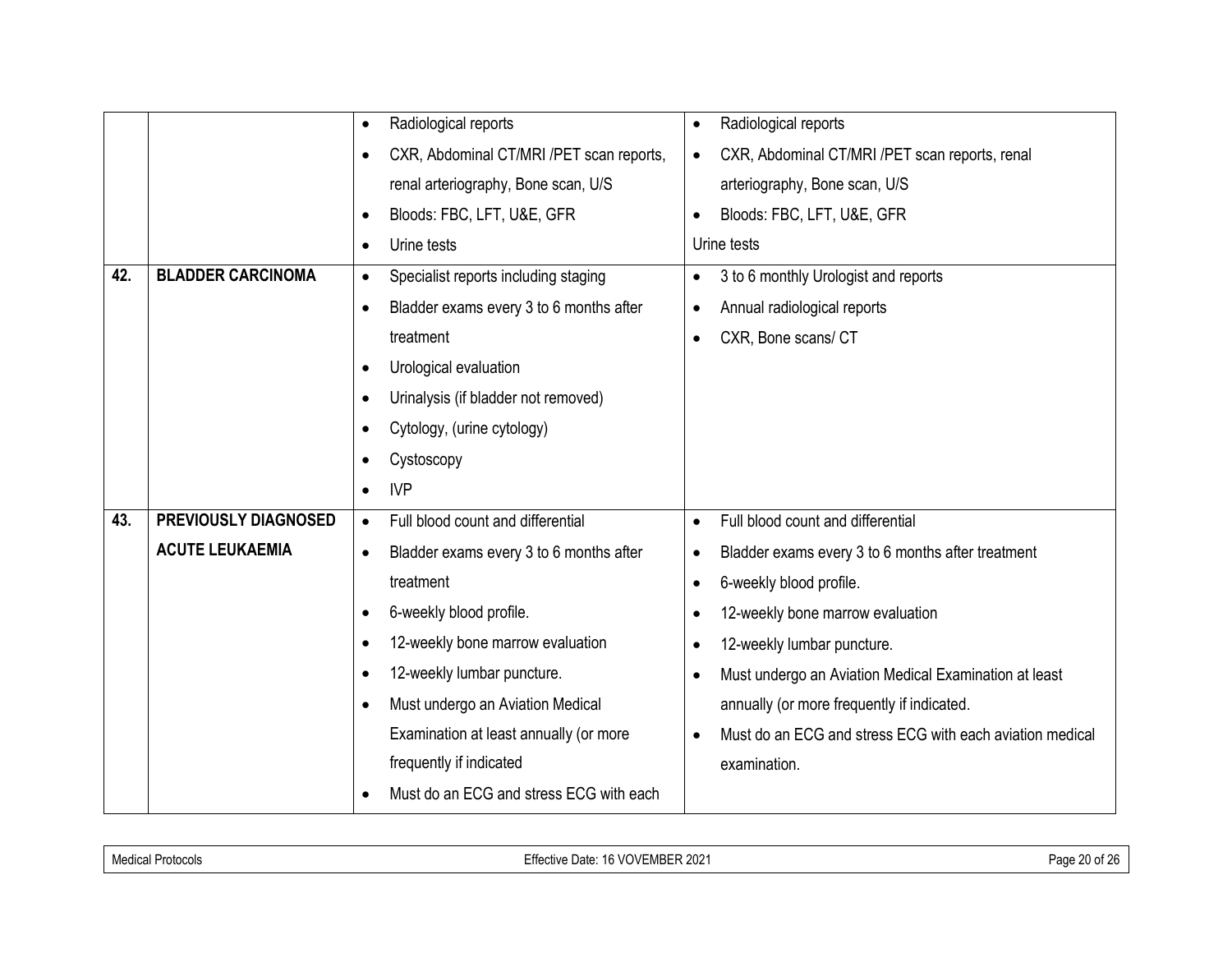|     |                          | aviation medical examination.                     |                                                                 |
|-----|--------------------------|---------------------------------------------------|-----------------------------------------------------------------|
| 44. | <b>WARFARIN PROTOCOL</b> | Cardiologist report before initiation of warfarin | Cardiologist report before initiation of warfarin               |
|     |                          | Initial baseline INR.                             | Initial baseline INR.                                           |
|     |                          | A weekly INR report after initiation of Warfarin  | A weekly INR report after initiation of Warfarin until there is |
|     |                          | until there is proof of stability                 | proof of stability                                              |
|     |                          | The applicant will submit his/her INR reports     | The applicant will submit his/her INR reports to the DAME on    |
|     |                          | to the DAME on a monthly basis                    | a monthly basis                                                 |
|     |                          | INR levels must be between 2 and 3, 80% of        | INR levels must be between 2 and 3, 80% of the time.            |
|     |                          | the time.                                         |                                                                 |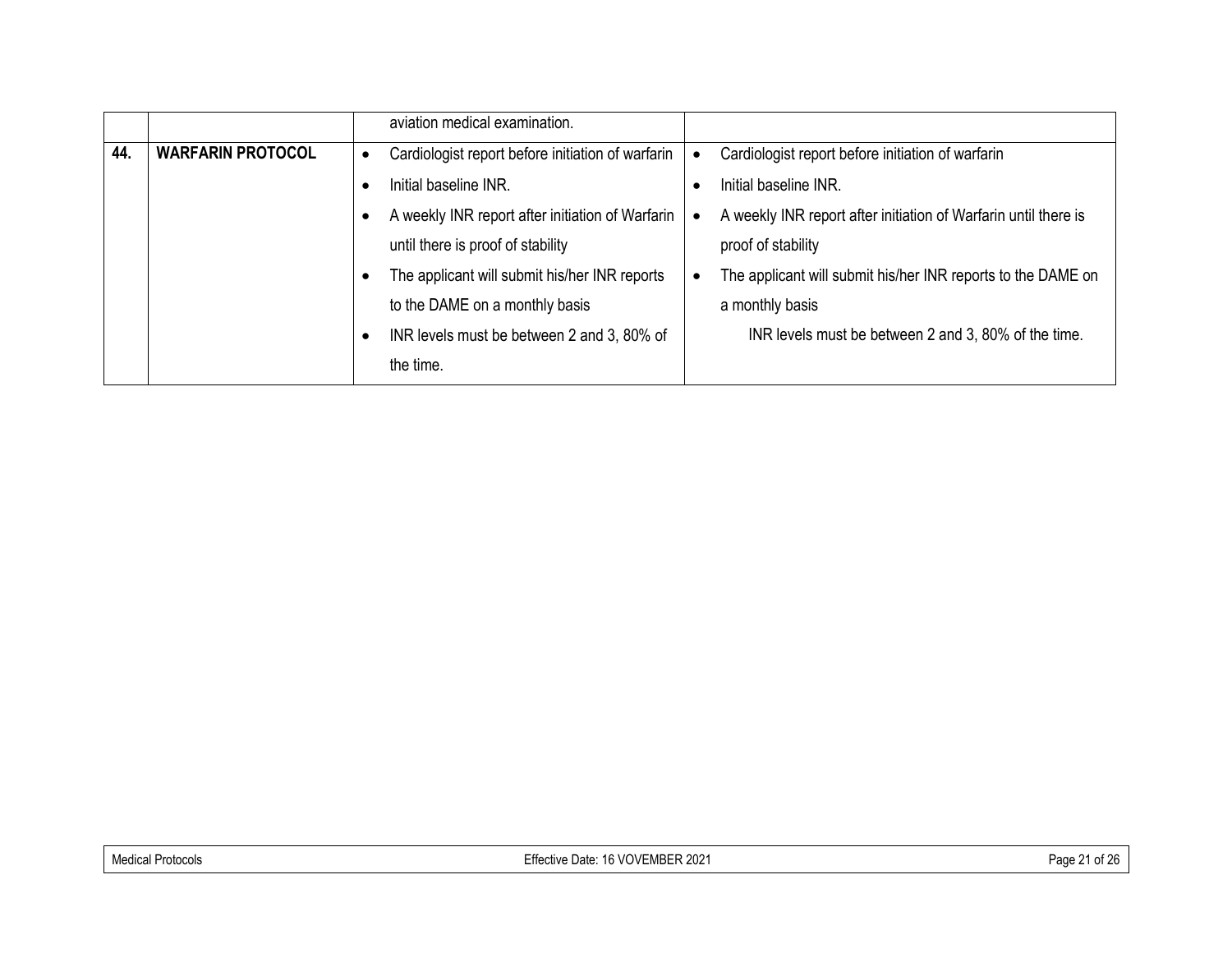| 45. | <b>HIV PROTOCOL</b> | HIV Specialist Report(History/Stability of<br>$\bullet$      | HIV Specialist Report(History/Stability of Infection including<br>$\bullet$  |
|-----|---------------------|--------------------------------------------------------------|------------------------------------------------------------------------------|
|     |                     | Infection including opportunistic & Medication               | opportunistic & Medication History)                                          |
|     |                     | History)                                                     | CD4 count will be evaluated on a 3-monthly basis.<br>$\bullet$               |
|     |                     | CD4 count will be evaluated on a 3-monthly                   | Viral Load<br>$\bullet$                                                      |
|     |                     | basis.                                                       | Full blood count with differential, done on a 3-monthly basis (<br>$\bullet$ |
|     |                     | Viral Load<br>$\bullet$                                      | <b>HB=12G/DL)</b>                                                            |
|     |                     | Full blood count with differential, done on a 3-             | A full renal function will be performed on a 3-monthly basis.<br>$\bullet$   |
|     |                     | monthly basis (HB=12G/DL)                                    | A full liver function test will be performed on a 3-monthly<br>$\bullet$     |
|     |                     | A full renal function will be performed on a 3-<br>$\bullet$ | basis.                                                                       |
|     |                     | monthly basis.                                               | Neuropsychological/Clinical Psychologist Report including a<br>$\bullet$     |
|     |                     | A full liver function test will be performed on a            | baseline                                                                     |
|     |                     | 3-monthly basis.                                             | Neurologist/Internal Medicine Specialist Report<br>$\bullet$                 |
|     |                     | Neuropsychological/Clinical Psychologist<br>$\bullet$        | Lab Reports-(Hepatitis B & C,CMV, Toxoplasmosis &<br>$\bullet$               |
|     |                     | Report including a baseline                                  | Tuberculosis)                                                                |
|     |                     | Neurologist/Internal Medicine Specialist                     | Psychiatrist Report, if clinically indicated.<br>$\bullet$                   |
|     |                     | Report                                                       | Cardiologist Report, if clinically indicated.<br>$\bullet$                   |
|     |                     | Lab Reports-(Hepatitis B &                                   | <b>Acceptable Medication(</b>                                                |
|     |                     | C, CMV, Toxoplasmosis & Tuberculosis)                        | Presentation at the Aeromedical Committee                                    |
|     |                     | Psychiatrist Report, if clinically indicated.                |                                                                              |
|     |                     | Cardiologist Report, if clinically indicated.                |                                                                              |
|     |                     | <b>Acceptable Medication(</b>                                |                                                                              |
|     |                     | Presentation at the Aeromedical Committee                    |                                                                              |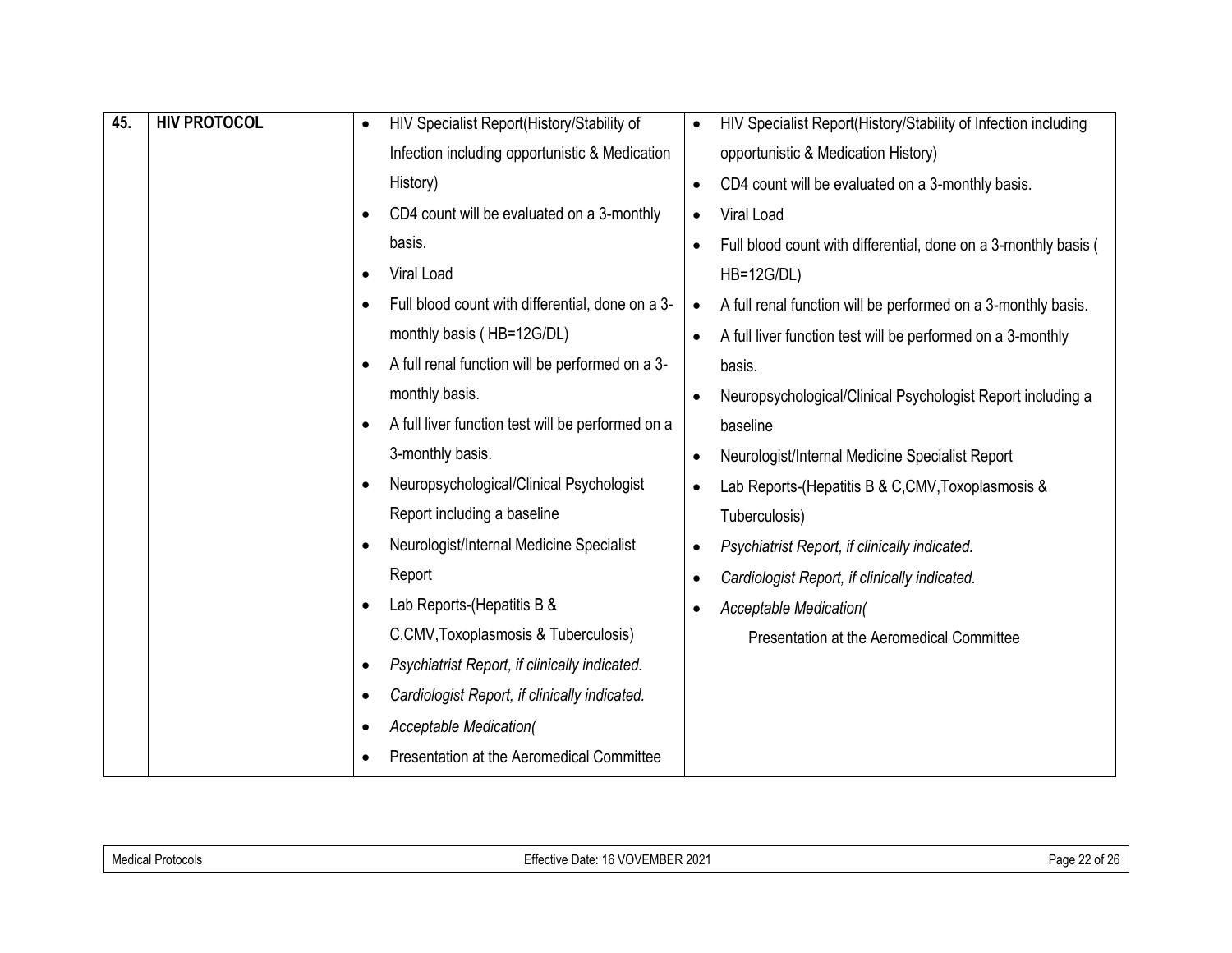| 46. | <b>MOOD</b><br><b>DISORDER</b><br><b>PROTOCOL</b>                        | Psychiatrist Report, including Hamilton<br>$\bullet$<br>Score<br><b>Clinical Psychologist Report</b> | Psychiatrist Report, including Hamilton Score<br>$\bullet$<br><b>Clinical Psychologist Report</b><br>$\bullet$                                                                                                                                                                                                         |
|-----|--------------------------------------------------------------------------|------------------------------------------------------------------------------------------------------|------------------------------------------------------------------------------------------------------------------------------------------------------------------------------------------------------------------------------------------------------------------------------------------------------------------------|
| 47. | <b>RADIAL</b><br><b>KERATOMY/PRK/LASIK</b><br><b>PROTOCOL</b>            | Waiting period of six months (three<br>months after PRK/LASIK) after surgery                         | Reports from the treating ophthalmologist immediate<br>post-surgery and after the six month waiting period<br>Follow-up reports six monthly from the<br>treating ophthalmologist for the first year after<br>being declared fit to fly.<br>Annual reports from the treating ophthalmologist<br>$\bullet$<br>thereafter |
| 48. | <b>RHEUMATOID</b><br><b>ARTHRITIS</b><br><b>PROTOCOL</b>                 | <b>Full Rheumatologist Report</b><br>$\bullet$                                                       | Full Rheumatologist Report<br>$\bullet$                                                                                                                                                                                                                                                                                |
| 49. | <b>OBSTETRICS</b><br><b>AND</b><br><b>GYNAECOLOGY</b><br><b>PROTOCOL</b> | Full Obstetrician/ Gynaecologist Report<br>$\bullet$                                                 | Full Obstetrician/ Gynaecologist Report<br>$\bullet$                                                                                                                                                                                                                                                                   |
| 50. | <b>BONE</b><br><b>MARROW</b><br><b>PROTOCOL</b>                          | Full Blood Count 2 weeks after bone<br>$\bullet$<br>marrow harvesting                                | Full Blood Count 2 weeks after bone marrow harvesting<br>$\bullet$                                                                                                                                                                                                                                                     |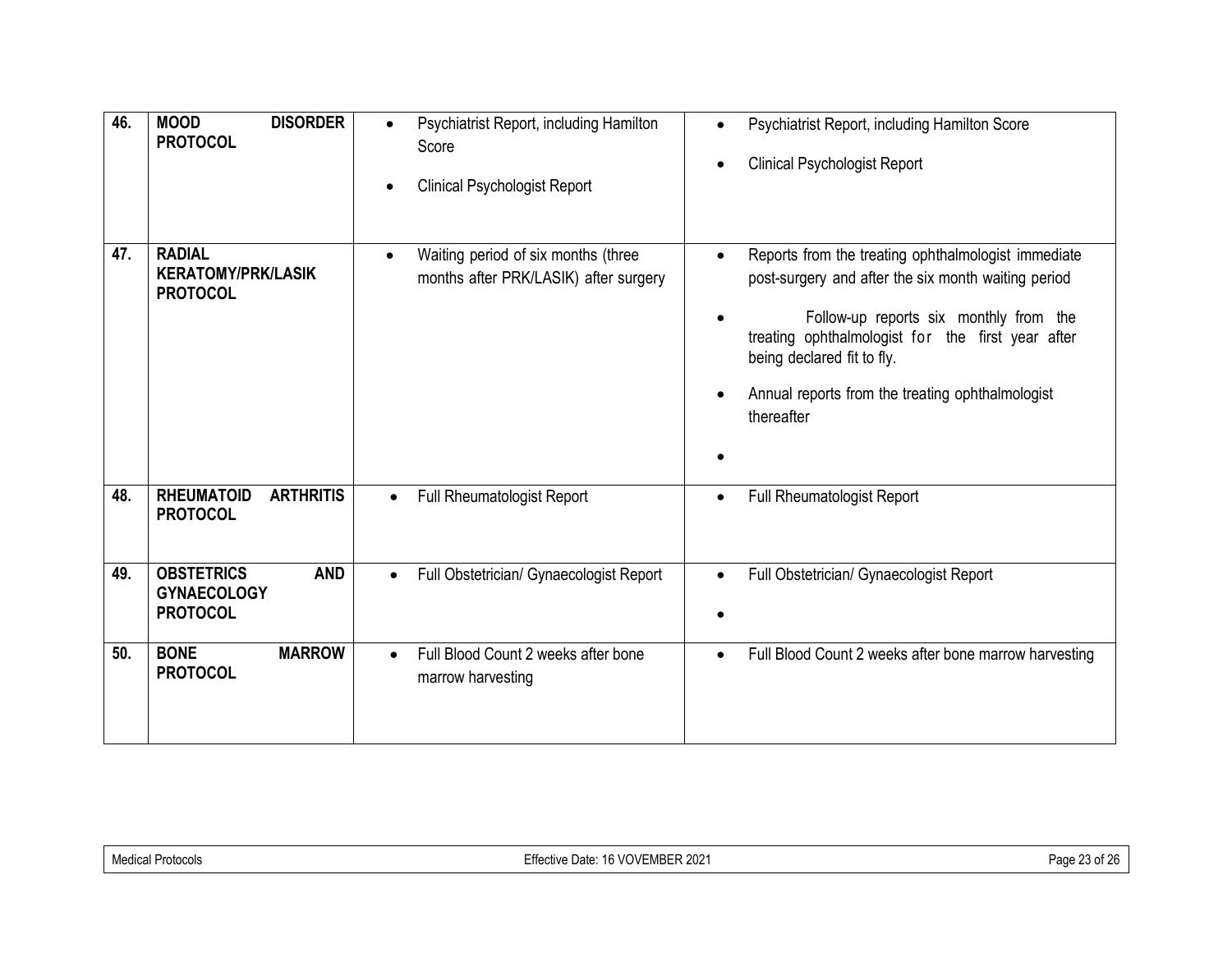| 51.<br><b>HODGKIN'S LYMPHOMA</b><br>A current status report and all pertinent<br>$\bullet$<br>medical reports such as a<br>Haematologist/Oncologist's Report;<br>Blood Results for FBC & ESR, U&E and<br>$\bullet$<br>$LFT$ ;(c)<br>The medical report to include past and<br>$\bullet$<br>present treatment(s);<br>Chest $X$ Ray; (e)<br>$\bullet$<br>ECG(f)<br>$\bullet$<br>Lung Function Test; and(g)<br>$\bullet$<br>Any other report that may be requested.<br>$\bullet$ | A current status report and all pertinent medical reports<br>$\bullet$<br>such as a Haematologist/Oncologist's Report;<br>Blood Results for FBC & ESR, U&E and LFT;(c)<br>$\bullet$<br>The medical report to include past and present<br>$\bullet$<br>treatment(s);<br>Chest $X$ Ray;(e)<br>$\bullet$<br>ECG(f)<br>$\bullet$<br>Lung Function Test; and(g)<br>$\bullet$<br>Any other report that may be requested.<br>$\bullet$ |
|-------------------------------------------------------------------------------------------------------------------------------------------------------------------------------------------------------------------------------------------------------------------------------------------------------------------------------------------------------------------------------------------------------------------------------------------------------------------------------|---------------------------------------------------------------------------------------------------------------------------------------------------------------------------------------------------------------------------------------------------------------------------------------------------------------------------------------------------------------------------------------------------------------------------------|
|-------------------------------------------------------------------------------------------------------------------------------------------------------------------------------------------------------------------------------------------------------------------------------------------------------------------------------------------------------------------------------------------------------------------------------------------------------------------------------|---------------------------------------------------------------------------------------------------------------------------------------------------------------------------------------------------------------------------------------------------------------------------------------------------------------------------------------------------------------------------------------------------------------------------------|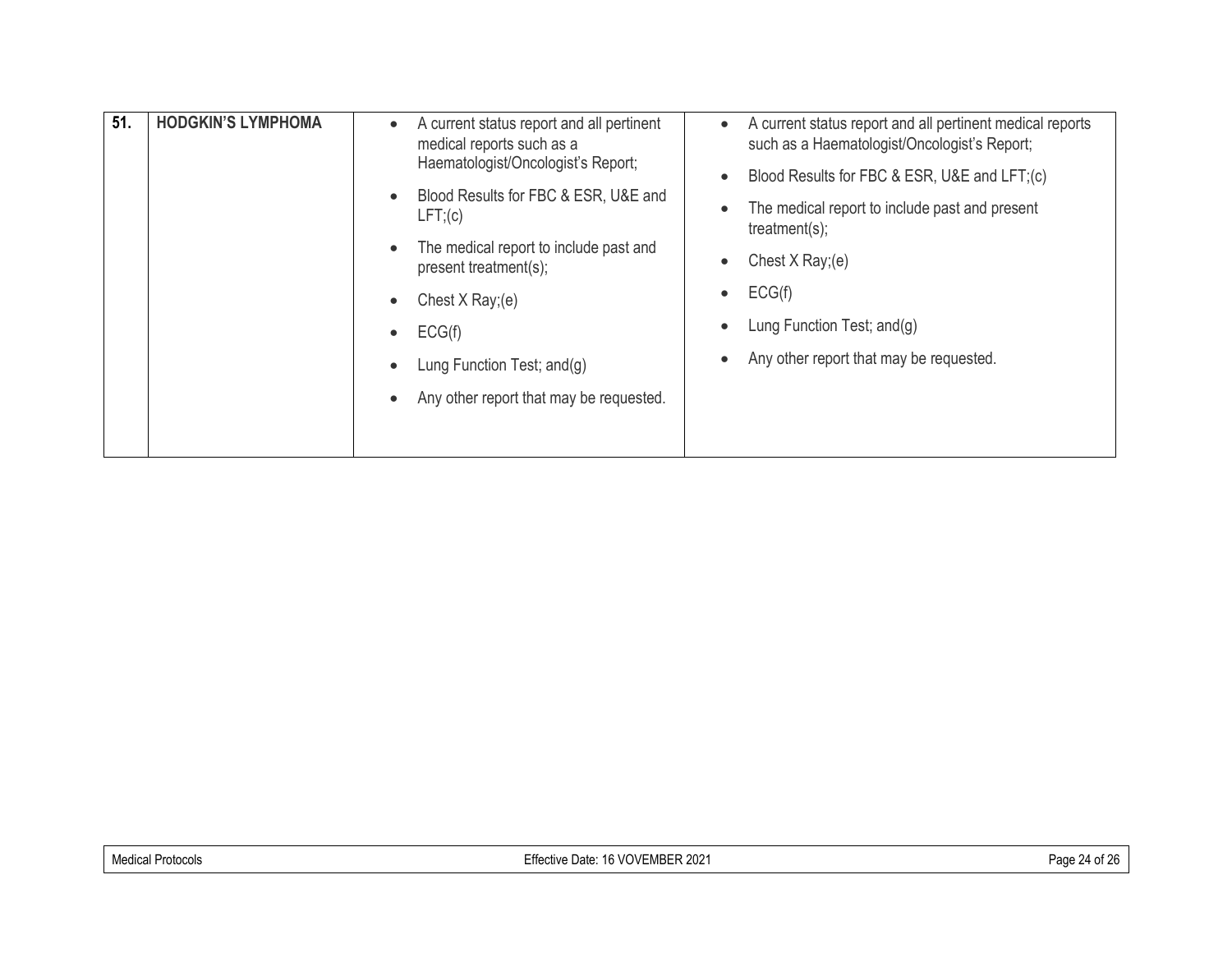| 52. | PERIOD OF VALIDITY OF<br><b>MEDICAL CERTIFICATES</b> | Class I                             | Class II : Category        |
|-----|------------------------------------------------------|-------------------------------------|----------------------------|
|     |                                                      | 1. ATP & CPL < 40: 12 months        | 4) $< 40:60$ months months |
|     |                                                      | 2. ATP >40 single crew: 6 Months    | 5) $>40: 24$ months months |
|     |                                                      | 3. ATP >40 <60 multicrew: 12 months | 6) $>50 : 12$ months       |
|     |                                                      | 4. CPL>40 <60 : 12 months           | <b>Class III</b>           |
|     |                                                      | 5. ATP & Comm > 60: 6 months        | $1.40:48$ months           |
|     |                                                      | <b>Class II : Category</b>          | 2. >40: 24 months          |
|     |                                                      |                                     | 4. $>50:12$ months         |
|     |                                                      | 1) $< 40:60$ months months          | <b>Class IV</b>            |
|     |                                                      | 2) $>40: 24$ months months          | 3. <40:60 months           |
|     |                                                      | 3) $>50 : 12$ months                | 4. >40:36 months           |
|     |                                                      | <b>Class III</b>                    |                            |
|     |                                                      | $1.40:48$ months                    |                            |
|     |                                                      | 2. >40: 24 months                   |                            |
|     |                                                      | 3. $>50:12$ months                  |                            |
|     |                                                      | <b>Class IV</b>                     |                            |
|     |                                                      | 1. < 40: 60 months                  |                            |
|     |                                                      | 2. >40: 36 month                    |                            |
|     | <b>Medical Protocols</b>                             | Effective Date: 16 VOVEMBER 2021    | Page 25 of 26              |